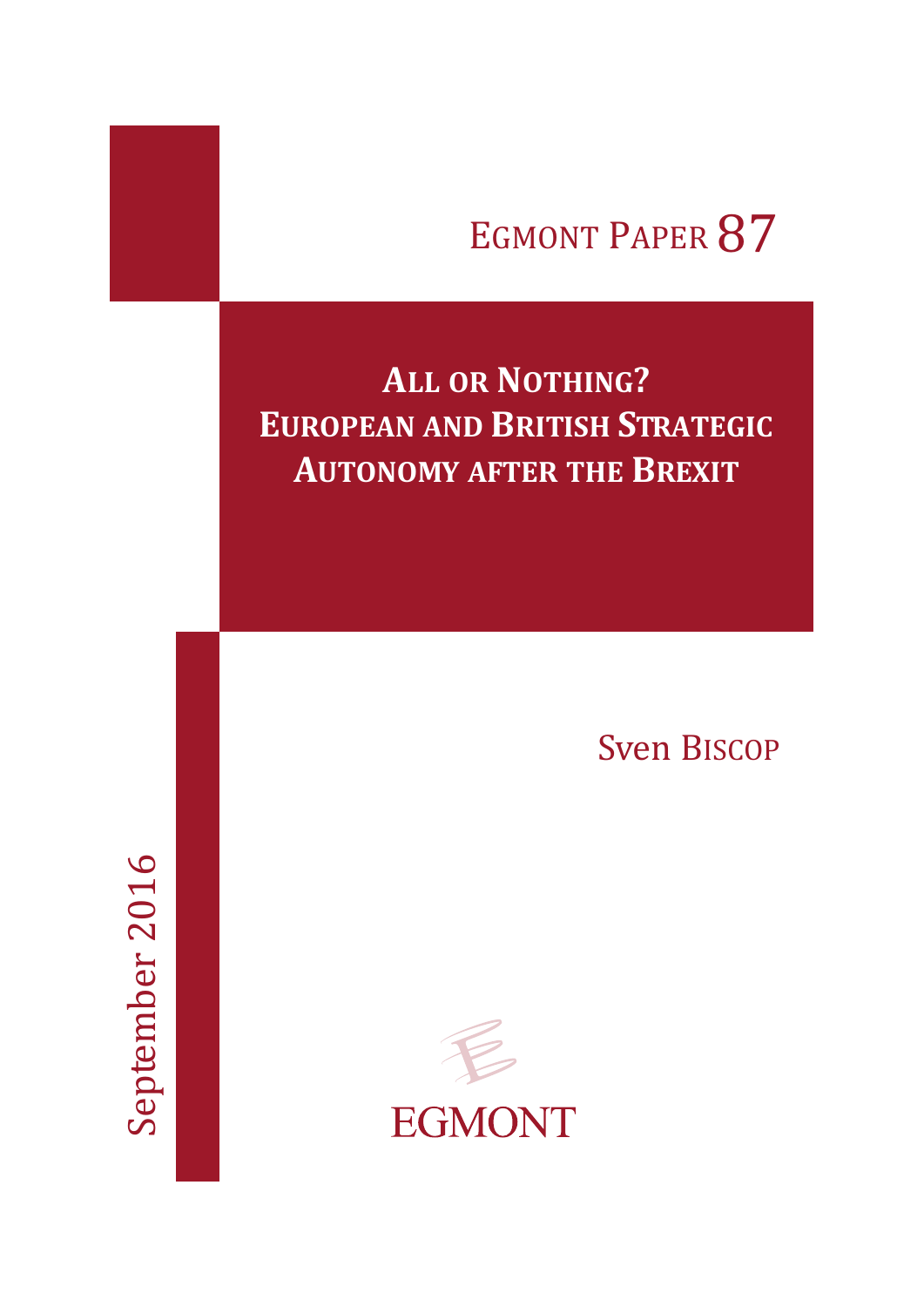#### **ABOUT THE AUTHOR**

Prof. Dr. Sven Biscop, an Honorary Fellow of the European Security and Defence College, is the Director of the Europe in the World Programme at the Egmont – Royal Institute for International Relations in Brussels, and teaches at Ghent University, at the College of Europe in Bruges, and at LUISS in Rome. The author most warmly thanks Brigadier-General (Ret.) Jo Coelmont for his input, as well as all the colleagues in the EU and NATO institutions who took the time to discuss this project with him and to provide their views on a first version of this paper.

#### **ABOUT THE EGMONT PAPERS**

Relations. Founded in 1947 by eminent Belgian political leaders, Egmont is an independent think-tank based in Brussels. Its interdisciplinary research is conducted in a spirit of total academic freedom. A platform of quality information, a forum for debate and analysis, a melting pot of ideas in the field of international politics, Egmont's ambition – through its publications, seminars and recommendations – is to make a useful contribution to the decision-making process. The Egmont Papers are published by Egmont – The Royal Institute for International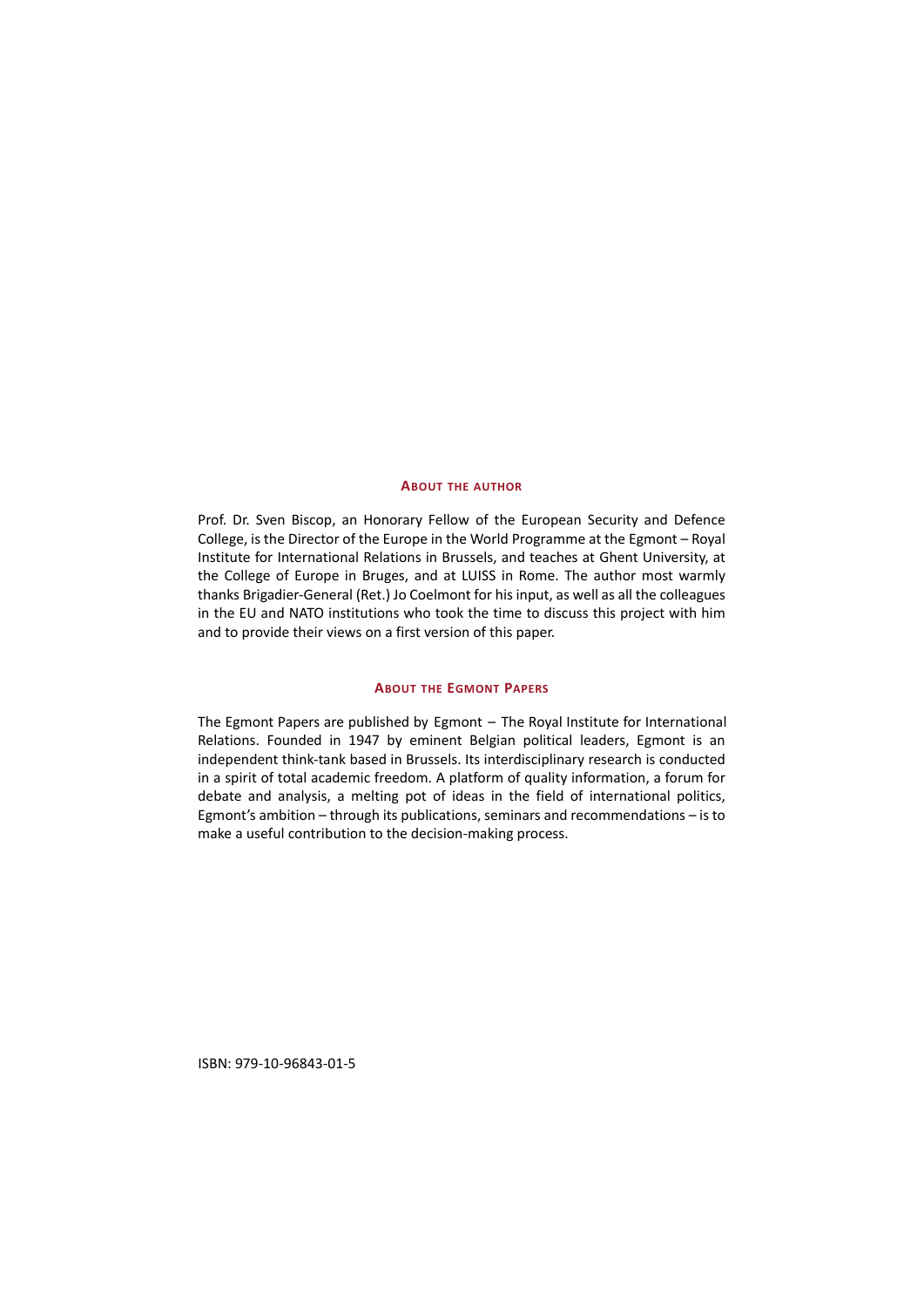# **Table of Contents**

|                                                            | 2              |
|------------------------------------------------------------|----------------|
| Strategy First: What Are the Military Tasks?               | $\overline{4}$ |
| On to a White Paper and a New Headline Goal                | $\overline{7}$ |
|                                                            | $\overline{7}$ |
|                                                            | 9              |
|                                                            | 10             |
| Complementarity and Flexibility in Implementation: EU-NATO | 12             |
|                                                            | 12             |
|                                                            | 13             |
|                                                            | 14             |
|                                                            | 15             |
|                                                            | 15             |
| Integrated Forces and the Cluster Level                    | 16             |
|                                                            | 20             |
|                                                            | 21             |
|                                                            | 22             |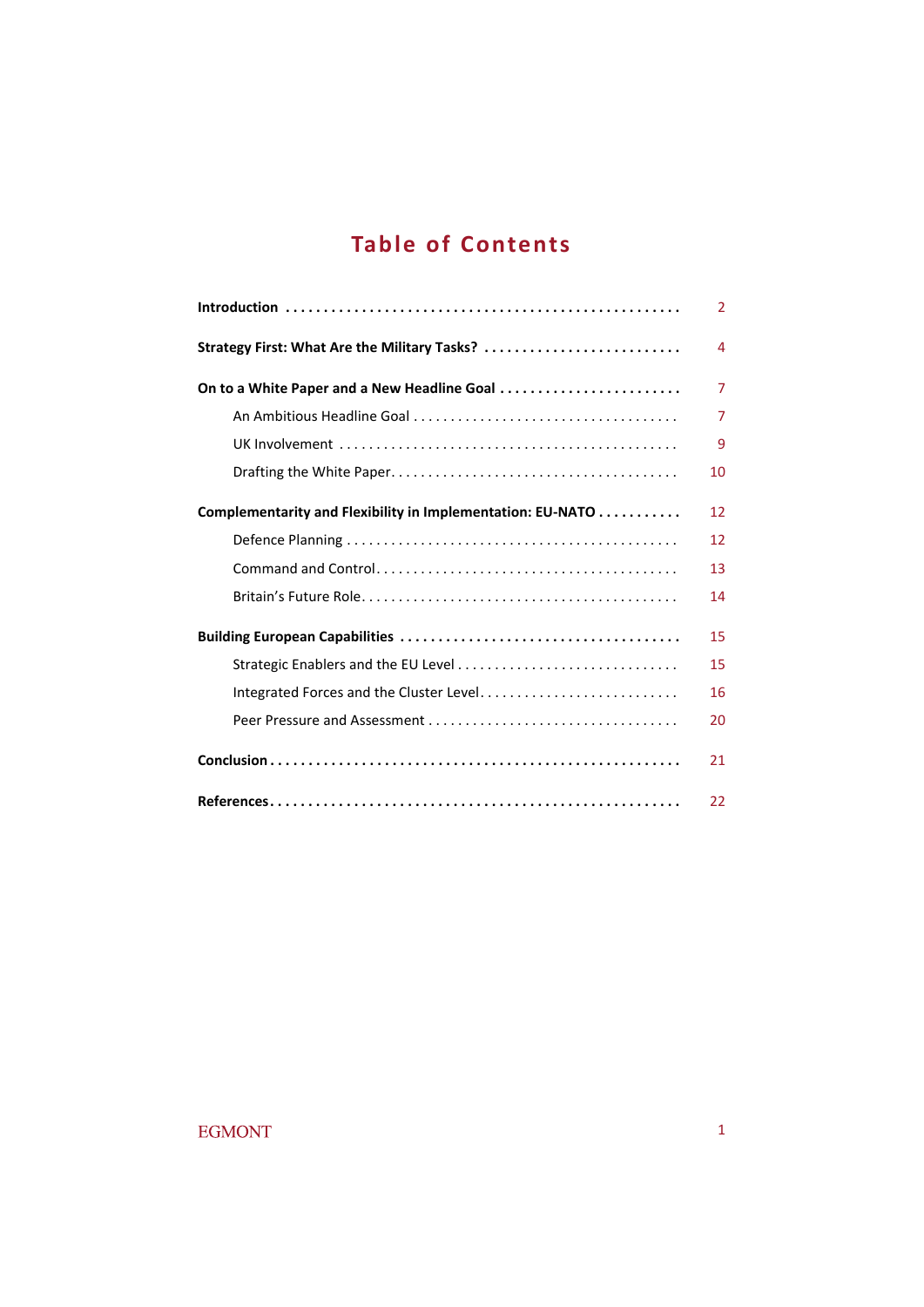### <span id="page-3-0"></span>**INTRODUCTION**

The Member States of the European Union (EU) must continue to deepen their military cooperation. For without cooperation, their defence efforts are just not costeffective enough. Because of fragmentation and duplication, defence expenditure, even as in some countries it is rising, does not yield enough employable capability. Meanwhile the key capability shortfalls remain unaddressed. The public does expect European governments and the EU to deal with the security challenges in and around Europe however. So does the United States (US), whose strategic focus has pivoted to China and the Pacific. Washington has made it clear in words and in deeds that it will not, and cannot, solve all of Europe's problems. The call for "strategic autonomy", in the new *EU Global Strategy for Foreign and Security Policy* (EUGS) of June 2016, does not come a moment too soon.

The Brexit will not change these facts. Nor will it necessarily create any obstacle to overcome the lack of cooperation within the EU, for the United Kingdom (UK) never showed much inclination to pool and share its capabilities with other countries anyway. Quite the contrary, London will now no longer be able to block the remaining Member States from using EU institutions and Treaty provisions to the full. It is now up to the other capitals to accelerate cooperation, and prove that they were not conveniently hiding behind the British objections but are serious about European defence.

In multinational capability development, the Brexit might thus even make things easier. When it comes to deploying those capabilities for operations, it will likely not affect the existing situation very much. The British contribution to operations under the EU's Common Security and Defence Policy (CSDP) has always been limited, and the UK could still take part in operations if it wanted to, as many non-Member States do today. More importantly, the other countries are unfortunately not that keen to deploy troops under the CSDP either.<sup>1</sup> In recent years operations have increasingly been mounted by ad hoc coalitions outside the formal framework of both the EU and NATO, without all Member States or Allies participating (even when a coalition uses the NATO command structure). The Brexit will probably increase this tendency, even though chances are that the UK will be so preoccupied with the fall-out of the Brexit that its international presence will suffer – as in fact it already has ever since the Scottish referendum forced it to focus on domestic politics.

Brexit does however greatly complicate the strategic decision-making that frames both capability development and operations. The EUGS states that in order to achieve the desired strategic autonomy, "a sectoral strategy, to be agreed by the

<sup>1</sup> As a military officer put it to the author: "The current CSDP deployment of less than 3000 is hardly a comprehensive endorsement from Member States of the military role of the EU".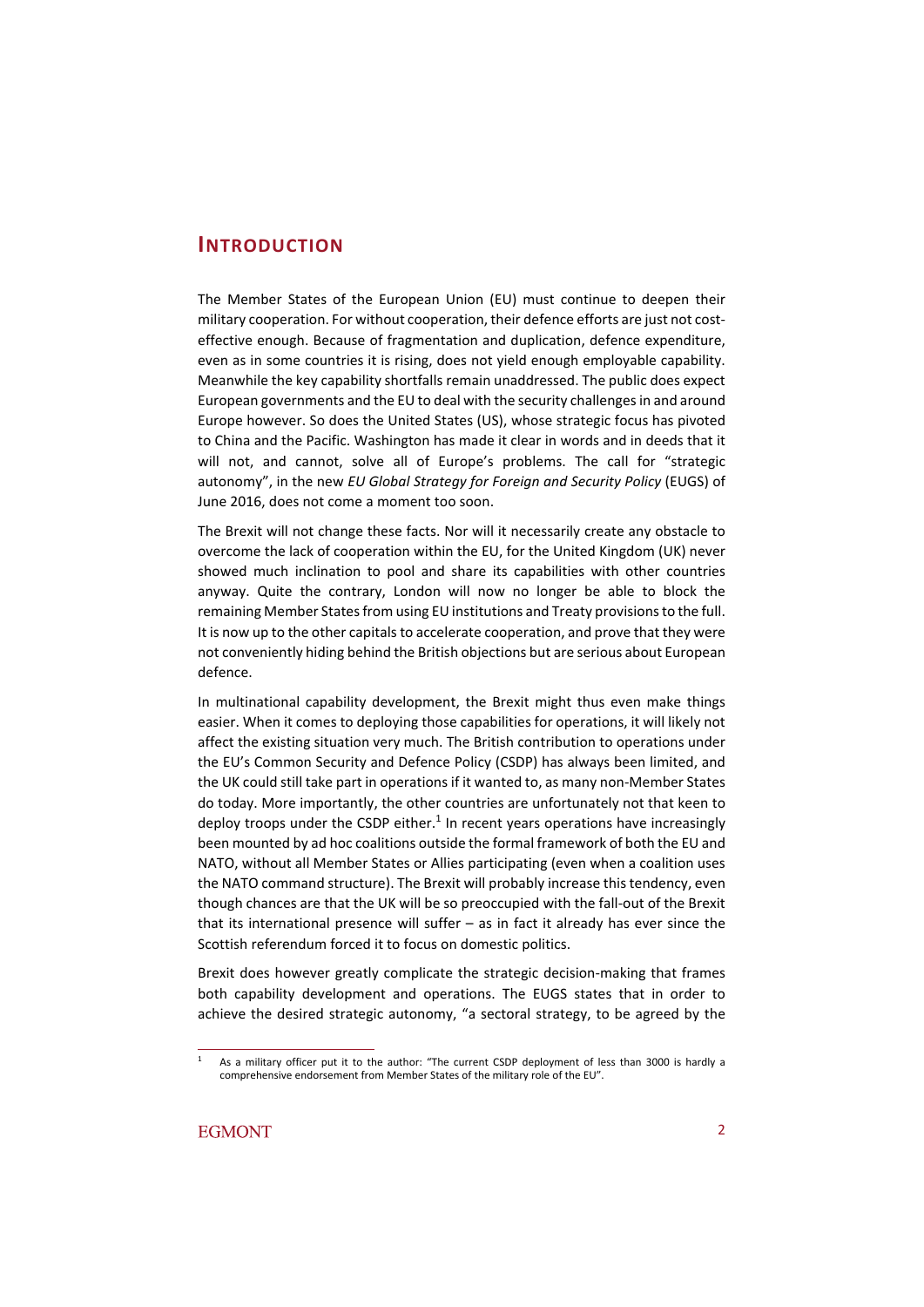Council, should further specify the civil-military level of ambition, tasks, requirements and capability priorities stemming from this Strategy". The operational dimension of strategic autonomy comes down to the ability to act without the US (Biscop, 2015). From that follows the industrial dimension: having a defence industry that can produce everything that this requires, notably the strategic enablers. But should the aim now be *EU* strategic autonomy, without the UK, or can the aspiration still be *European* strategic autonomy, with the UK? If the latter, how to involve Britain? Either way, the implications for capability development are obvious. Furthermore, the reasons why and the context in which actual operations take place, are often determined by collective EU foreign policy choices, and that foreign policy will in turn be framed by the new EUGS. This is the case even when troops are deployed by NATO or an ad hoc coalition. Just think of NATO's actions, under Article 5, in response to Russian military posturing after the Ukraine crisis – in which Europe and the US got involved as a consequence of EU decisions. Thus the question also imposes itself: Should the UK not seek to be associated with the implementation of the EUGS overall? And which arrangements could be imagined?

Can nothing be achieved unless all are fully involved? Or are intermediate solutions possible? How EU Member States and the UK answer these questions will determine which degree of strategic autonomy the EU can achieve, with which degree of British involvement – and whether the UK itself will be left with any measure of strategic autonomy.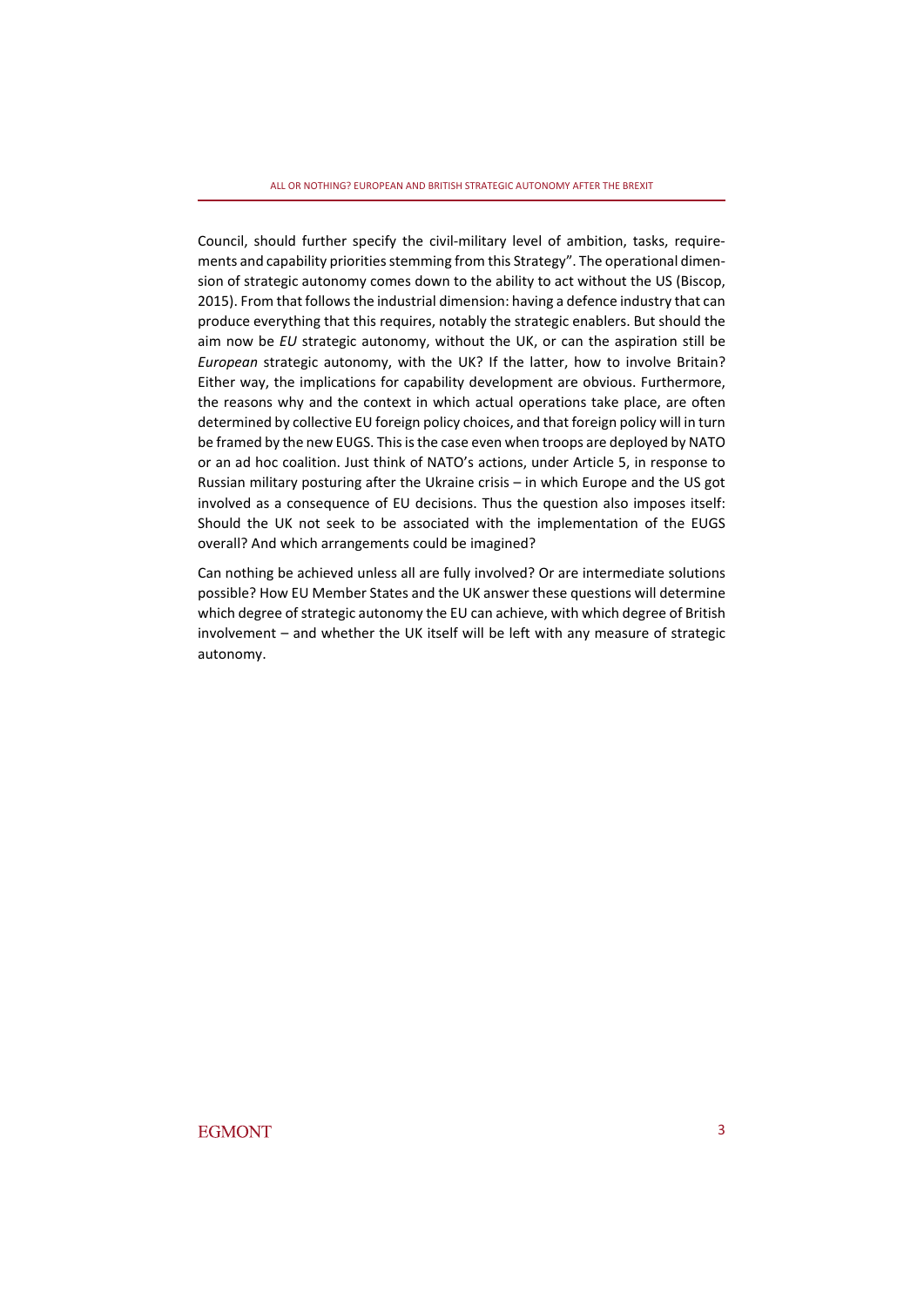### <span id="page-5-0"></span>**STRATEGY FIRST: WHAT ARE THE MILITARY TASKS?**

The first question to answer is what exactly operational strategic autonomy means: Which military tasks, in which parts of the world, do Europeans always need to be able to undertake, if necessary even without the US?

The answer can be found dispersed throughout the EUGS. This dispersion was intentional. Including a separate chapter on defence would in its obviousness have provoked greater reticence on the part of the usual suspects. Instead therefore, the defence implications of every choice were spelt out chapter by chapter. As a result the Member States favouring a strong defence dimension actually ended up becoming quite suspicious, fearing that defence would be drowned in a broad EUGS. But the EUGS turned out to be one of the most ambitious EU documents on defence to date.

The EUGS defines four major tasks for Europe's armed forces:

*First*, the new task, in an EU framework, of helping to protect "the European way of life" at home. While there is no need to duplicate NATO's traditional collective defence arrangements against the threat of military invasion, the EU has an increasingly important role to play in addressing "challenges with both an internal and external dimension, such as terrorism, hybrid threats, cyber and energy security, organised crime and external border management". In a democracy, the armed forces are not in the lead when dealing with such threats (and neither, therefore, is NATO), but they support the other security services and they are the last resort in times of crisis. Such internal deployments are first and foremost a national responsibility (as seen in Belgium and France after they were hit by terrorist attacks), and indeed in legal terms CSDP operations can only take place outside the EU. But *European* cooperation must nonetheless be permanently stepped up between military and civilian intelligence services, between national and EU crisis centres, police and judicial authorities and paramilitary forces such as gendarmerie and coast guard, and between all of these and the armed forces (notably when the latter operate on Europe's borders).

This first task is essential to enable the EU to live up to the expectation inherent in the Mutual Assistance and the Solidarity Clauses (Article 42.7 TEU and 222 TFEU): that as a security community, the Union will protect its citizens, territory and borders. Indeed, a strategy that would not have emphasized Europe's own security would have been utterly lacking in credibility at a time when public opinion is shaken by a wave of terrorist attacks and by the refugee crisis.

*Second*, to contribute to "the resilience of states and societies to the east stretching into Central Asia, and south down to Central Africa", but also, in fact, to maintain security in the neighbourhood by forceful means when necessary. For while the

### **EGMONT**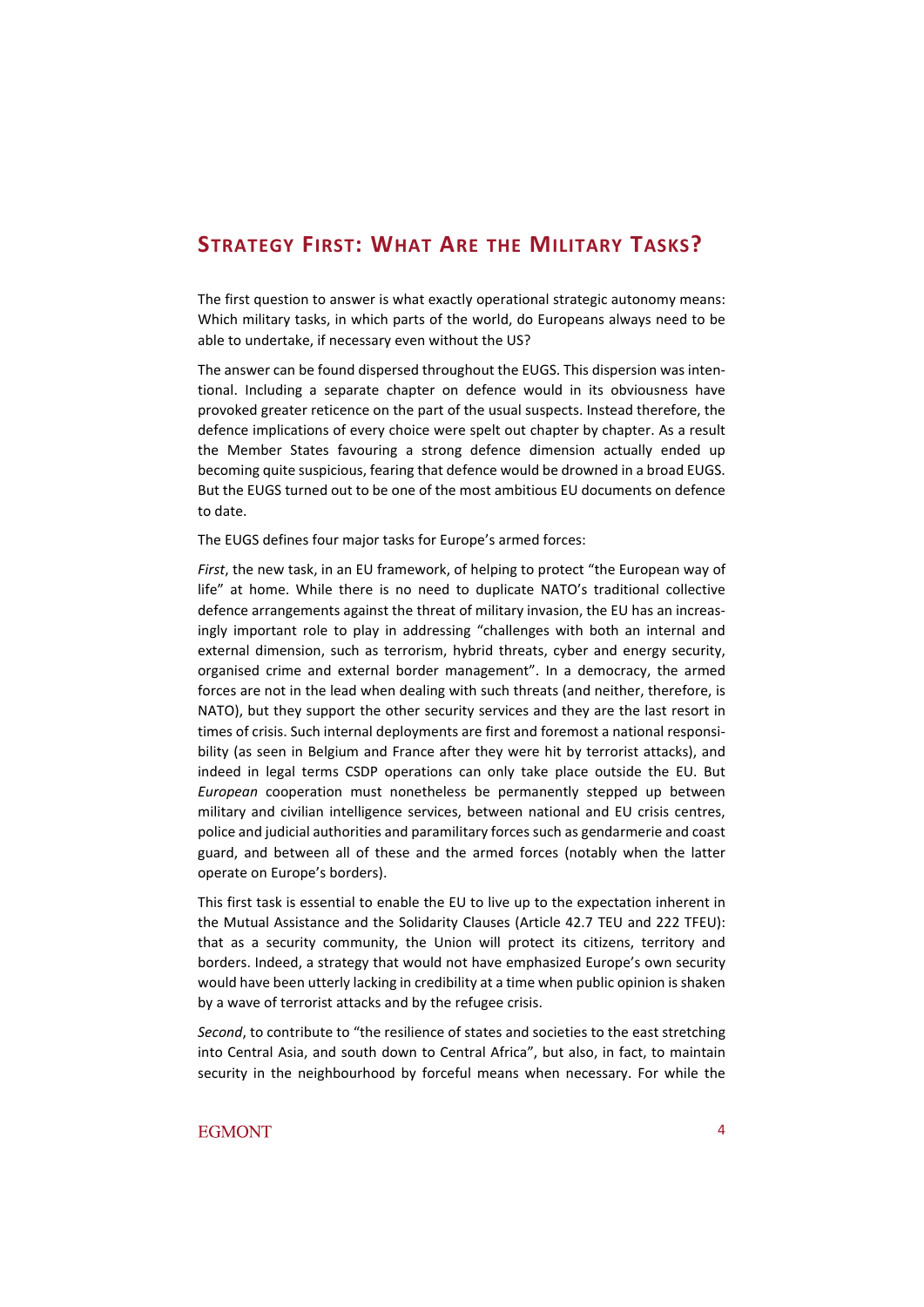overall emphasis is on building "inclusive, prosperous and secure societies" and, in the military sphere, on capacity-building, the EUGS also states that the EU "will take responsibility foremost in Europe and its surrounding regions". In other words, the neighbourhood is where Europeans must be prepared to undertake military crisis management, because it is directly linked to their own security, as the fall-out of the Syrian war has sadly demonstrated. In the neighbourhood Europeans must therefore always be able to act, even alone, so it is the focus of the aspiration to strategic autonomy.

That is a very ambitious aspiration, first of all because the EUGS defines a geographically much broader neighbourhood than the European Neighbourhood Policy. Because also in this broad region capacity-building (that is designing, training and equipping effective armed forces, and accompanying them on patrols and operations) by nature demands a very long-term involvement. But if the EU's help is requested, it should not be stingy and engage at a significant enough level to make a difference, in sufficient numbers and with enough budget. Furthermore, because when actual war is ongoing, pending a political solution the EUGS commits the EU to "protect human lives, notably civilians" and to "support and help consolidate local ceasefires". That entails deploying troops with serious firepower on the ground, backed up by air support and ready reserves, who will not necessarily seek out and destroy an opponent but who will fight when the civilians for whom they are responsible are threatened. Without that determination, the EU will not have created a safe zone but a trap – remember Srebrenica. For many Member States, land operations with such a high potential of combat go far beyond anything that they have recently undertaken, certainly in an autonomous European framework. It is vital therefore that the implications of this task are spelled out in the white paper and fully taken on board by the political and military leadership.

*Third*, to help maintain "sustainable access to the global commons", which is directly related to the EU's vital interests. The EUGS announces multilateral diplomatic initiatives in key areas but also envisages a stepped up military contribution, especially as a "global maritime security provider", and with a specific focus on Asia. Here the EU seeks "to make greater practical contributions" to security, including by helping to build maritime capacities and supporting "an ASEAN-led regional security architecture". The EU can engage in exchange of expertise, combined training and education (notably via the European Security and Defence College), combined exercises and manoeuvres, and actual combined patrolling and operations, with ASEAN for example, and with strategic partners such as India, Japan, South Korea and China itself. Such activities would not only create local capacity but have an important confidence and security-building effect as well. This engagement thus also contributes to another objective of the EUGS: promoting cooperative regional orders in sensitive areas. In this context, the proposal by French Defence Minister Jean-Yves Le Drian, at the 2016 Shangri-La Dialogue in Singapore, to coordinate a maritime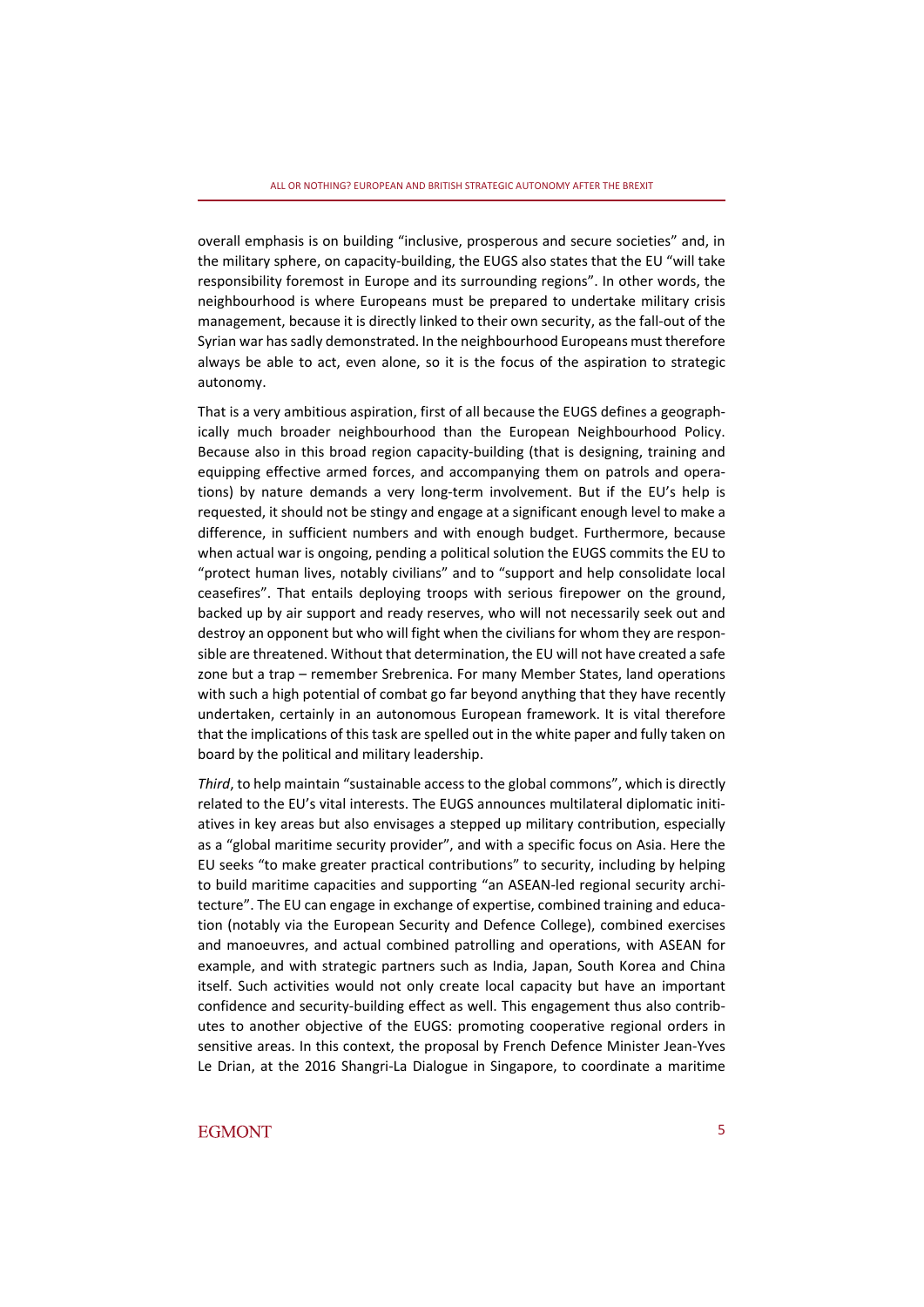presence in Asia through the EU takes on additional importance after the Brexit. Increasing the visibility of the different European countries' maritime presence by putting them under the same flag can compensate for Europe's loss of face, is the best way of making the most of available means, and enhances a distinct European presence that can promote specific European interests.

*Fourth*, "to assist further and complement UN peacekeeping". As the EUGS proclaims the maintenance of a rules-based global order, with the UN at the core, to be a vital interest of the EU, Europeans must act when the UN decides the rules have been broken. Whether Europeans deploy as blue helmets, under direct UN command, or not is of secondary importance. The key thing is that when requested by the UN, Europeans must demonstrate more solidarity more quickly, including in areas outside Europe's broad neighbourhood (such as the CSDP operation in the Central African Republic in 2014-2015, though that also serves as an example of how tortuous the EU force generation process can be).

These four tasks represent a clear increase in the burden placed on Europe's armed forces, for expeditionary operations as well as for support to "homeland security".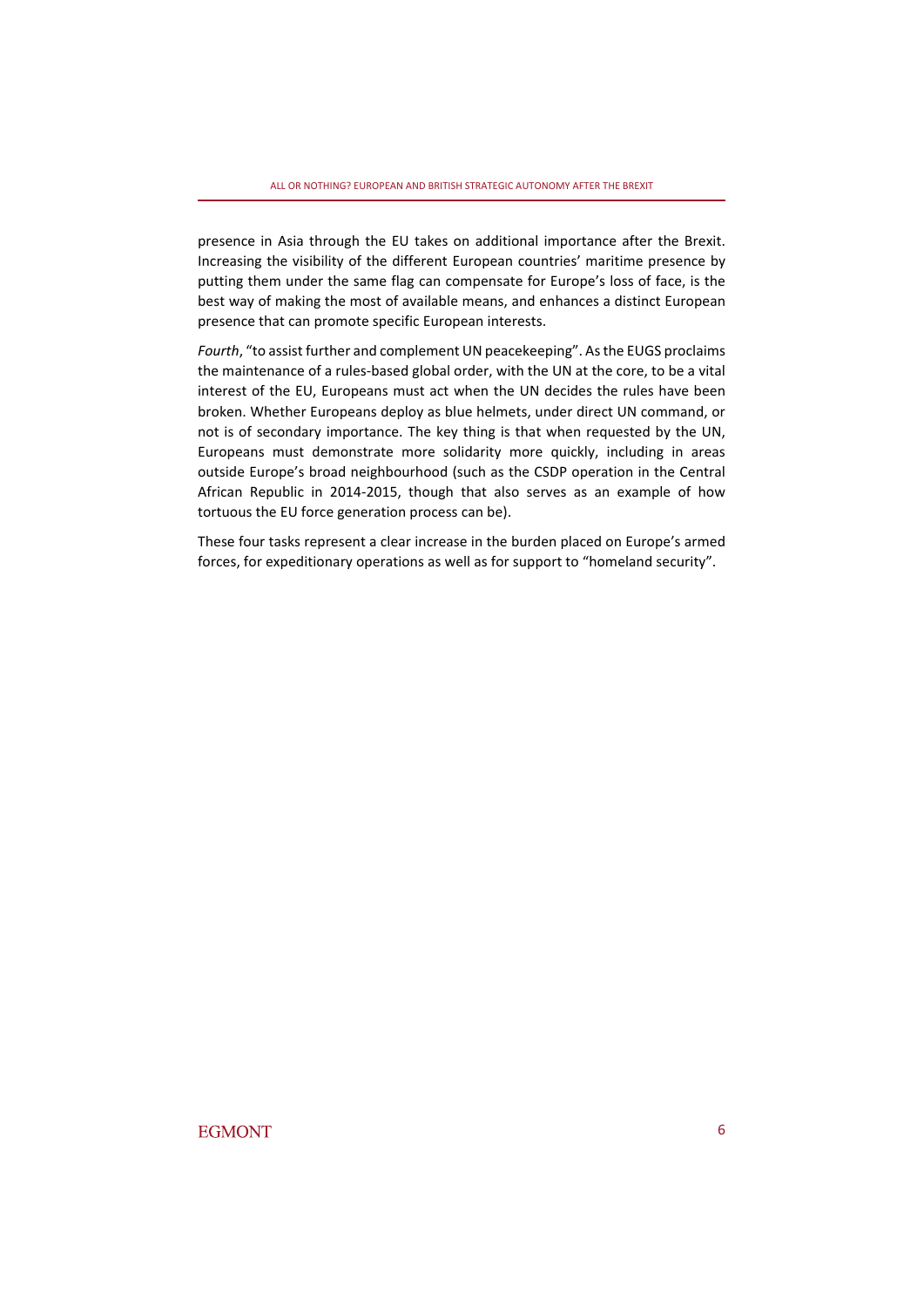### <span id="page-8-0"></span>**ON TO A WHITE PAPER AND A NEW HEADLINE GOAL**

Assuring these tasks requires "full-spectrum land, air, space and maritime capabilities, including strategic enablers", as the EUGS states. What the EUGS does not do, is to quantify these four military tasks and the desired concurrency: How many operations, of which size, should Europeans be able to undertake simultaneously, without relying on non-European assets (as strategic autonomy demands)?

That is what the "sectoral strategy" on defence, which the EUGS envisages, should now do, or the *Strategic Implementation Plan on Security and Defence* (SPIS) as the High Representative subsequently re-baptized it in a September meeting of the Political and Security Committee. What this really is, of course, is an EU defence white paper. Not calling it that is another conscious cosmetic choice on the part of the High Representative, just like dispersing defence throughout the EUGS, in order not to get embroiled in debates over symbols at the risk of endangering the substance. As this author need not worry about such niceties, this paper will henceforth simply refer to a white paper.

### <span id="page-8-1"></span>**An Ambitious Headline Goal**

An example of desired concurrency, to be achieved in different phases by a certain deadline, say 2030, could be:

- Long-term capacity-building efforts in several countries of the broader neighbourhood.
- Long-term military cooperation activities with the EU's strategic partners and with regional architectures such as ASEAN, including a naval presence.
- 2 long-term brigade-size stabilization operations (either preventively or postconflict) in the broader neighbourhood.
- 2 long-term battalion-size contributions to UN stabilization operations (either preventively or post-conflict) beyond the neighbourhood.
- 3 long-term naval operations (before, during or after a conflict) in the broader neighbourhood.
- 1 Battlegroup-size evacuation operation of EU citizens, worldwide.
- 1 high intensity joint crisis management operation in the broader neighbourhood, of up to several brigades and/or squadrons.

In light of the crises in Europe's neighbourhood (to the east and to the south) and the global geopolitical tensions today, this level of ambition is none too high. It is but the reflection of the rhythm of operations of the last decade, in which European armed forces, under various flags, have been part of interventions in Afghanistan, the Central African Republic, the Indian Ocean, Iraq, Lebanon, Libya, Mali, the Mediterranean, and Syria.

### **EGMONT**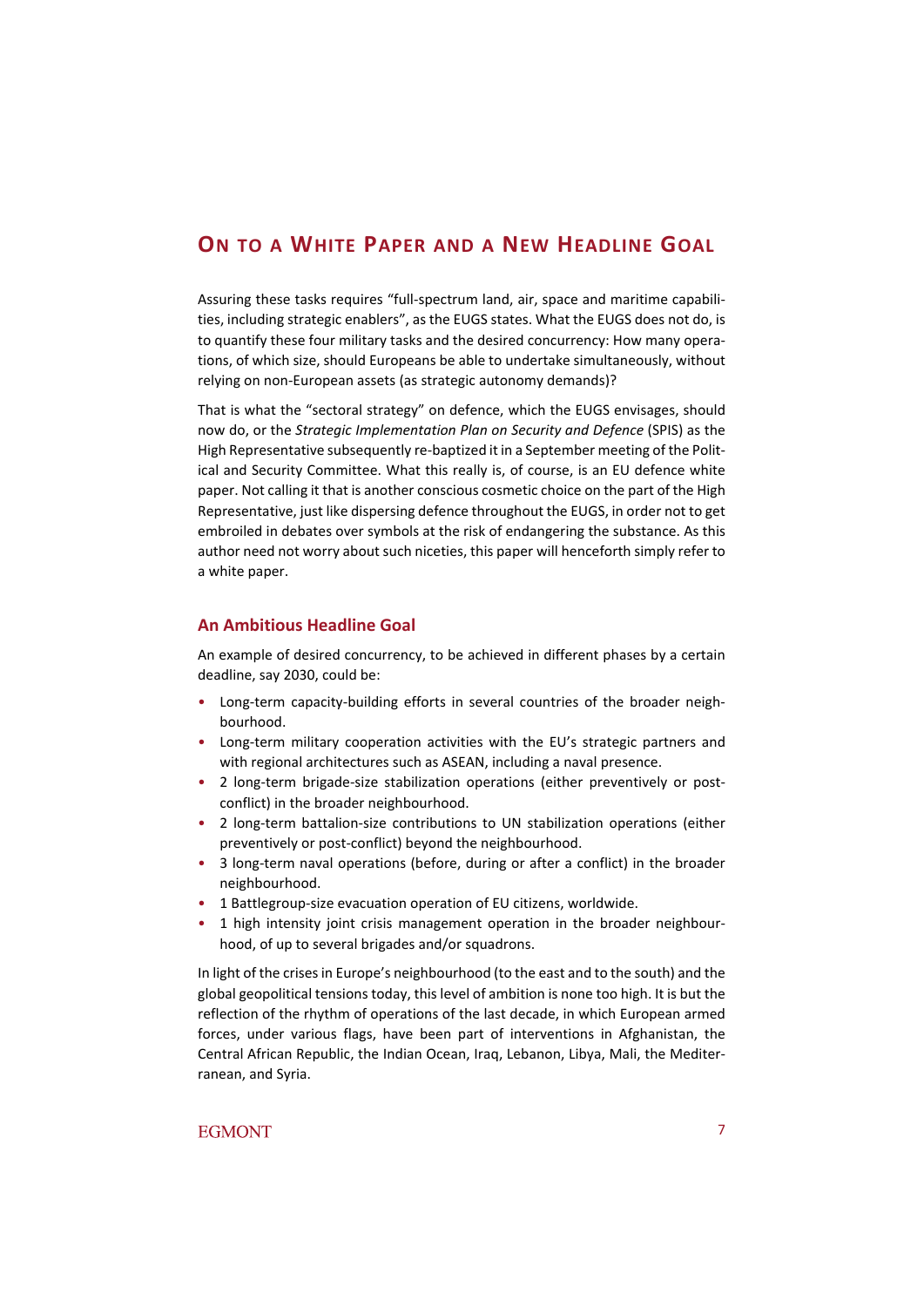And yet it is clear that this level of ambition cannot be achieved with the capability requirements as they are currently defined, i.e. the Headline Goal: the ability to deploy and sustain up to 60,000 troops (that is, up to a corps) for at least one year. Europe can deploy 60,000 troops – at times in the previous decade up to 80,000 troops from EU Member States were deployed – but not autonomously. It can do so only if the US provides the strategic enablers. And de facto it also counts on the US as the strategic reserve in case any deployment runs into serious trouble, for once 60,000 European troops are deployed, Europe will find itself scraping the bottom of the barrel to send out any more.

As it not only increases the tasks for the military but expects them to undertake these tasks autonomously as well, the EUGS obviously implies a new, more ambitious Headline Goal. Definitely in terms of strategic enablers, as explicitly mentioned in the EUGS (which emphasizes "Intelligence, Surveillance and Reconnaissance, including Remotely Piloted Aircraft Systems, satellite communications, and autonomous access to space and permanent earth observation"): Europeans should be able to support the above level of concurrency with their own enablers. And in terms of numbers as well: real autonomy implies the ability to deploy the equivalent of the current Headline Goal *over and above* all ongoing operations listed above, so as to ensure the availability of a strategic reserve in case one of them goes awry or an additional crisis demands Europe's attention.

Revising the Headline Goal should not be a taboo – the 60,000 only ever was an artificial number, based on the capability requirements of the past operations, in former Yugoslavia. Revising it *upwards*, of course – but from the discourse the opposite trend it evident. In recent years, many participants in the European defence debate habitually talk as if the summit of European ambition is to have two battalion-size Battlegroups on stand-by, with the Headline Goal well-nigh forgotten. In several corners, the initial reaction to the Brexit is to simply subtract the British contribution and to downsize the Headline Goal. Some have proposed a brigade-size force as the focus of Europe's ambition for strategic autonomy (Drent and Zandee, 2016).

The question must of course be asked: if the aim is *EU* strategic autonomy, without the UK, is it realistic then to even maintain the current Headline Goal after the Brexit, let alone increasing it?

For sure, the UK represents no less than 25% of the total defence expenditure of \$265 billion of the EU-28, and 10% of the total of 1.5 million troops.<sup>2</sup> Moreover, the very experienced British forces represent a major part of the European forces employable for expeditionary operations. This issue of quality also appears from the fact that the EU-28 today spend \$175,000 per soldier and the EU-27 only \$146,000. If the British contribution is withdrawn from the EU's Force Catalogue, it will create

<sup>2</sup> All figures calculated from the relevant edition of *The Military Balance* (IISS).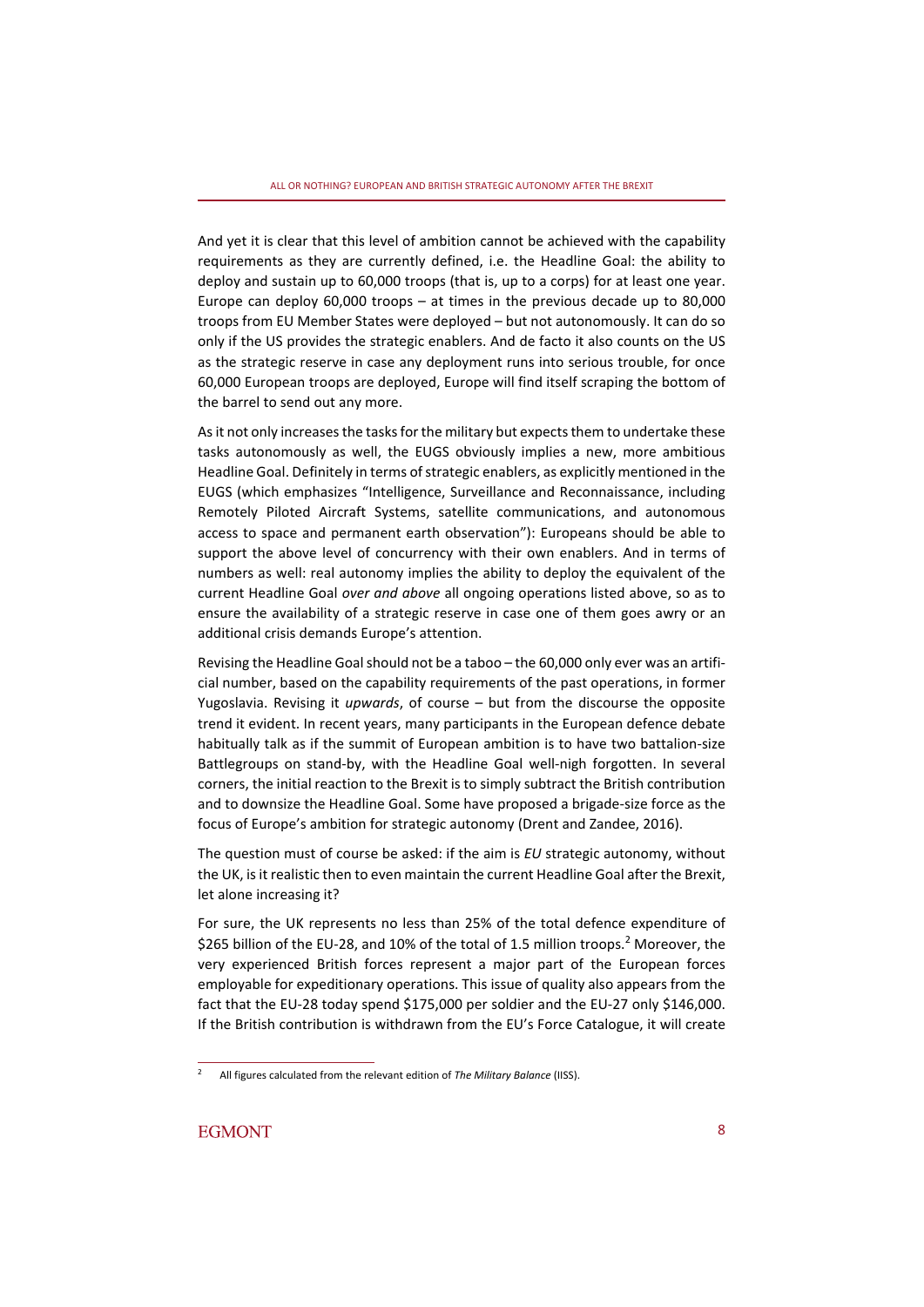gaps that cannot be easily filled by the existing capabilities of the remaining Member States.<sup>3</sup> On the other hand, the current Headline Goal was set in 1999, for a Union of 15 Member States, with 1.6 million troops (including a large share of conscripts) and spending \$160 billion on defence (and just \$96,000 per soldier). A revised Headline Goal will be a target for a Union of 27, still with 1.35 million troops (now mostly volunteers) and a total defence expenditure of \$200 billion.<sup>4</sup> For the EU-27 therefore, at the very least, the current Headline Goal should remain eminently feasible. But with such overall numbers even the "double Headline Goal" that the above concurrency requires (the ability to deploy 50 to 60,000 troops supported by European enablers only, while maintaining a deployable strategic reserve of as many again) ought to be feasible, over time, on the condition that among the EU-27 defence integration is pushed much further (as we will see below).

Maintaining and, over time, even increasing the Headline Goal is the realist option therefore: in view of what is necessary, looking at the world around Europe, but also in view of what is possible, looking at Europe's military potential. Realism not only means not setting unachievable objectives – it also means not setting the bar too low and underexploit the potential that is there.

#### <span id="page-10-0"></span>**UK Involvement**

It is true that until now the engine of Europe's expeditionary role was the Franco-British axis. In a Union of 27 that will have to be a Franco-German axis, with France becoming a bit more German and Germany a bit more French (Guéhenno, 2016). France, the only remaining EU Member State with a global military-strategic outlook, close to full spectrum forces, and the experience of a permanently high operational rhythm, will have to reinvest in the EU. Germany will have to continue to pursue a very active and ideally more comprehensive foreign policy, playing a leading role not only in the eastern but also in the southern neighbourhood, and increasingly support its diplomacy with a military expeditionary role. The deployment of 650 German troops to Mali in 2016, under UN command, to a theatre of operations that is far from risk-free, is a good example of the role that Germany can play. Actually, some of the smaller EU Member States have in recent years contributed very actively to crisis management operations – more than expected perhaps, which unfortunately cannot be said of many medium-sized European countries. Actively assuming the expeditionary role that the EUGS envisages will require more Member States to come more fully on board.

 $3$  It is not impossible that if the economic consequences of the Brexit are too negative, it will have an impact on British defence expenditure, and planned capabilities will have to be downsized. This could potentially greatly reduce the British contribution to European expeditionary operations even if satisfactory arrange-<br>ments are found for close coordination between the EU, NATO and all of their European members.

<sup>&</sup>lt;sup>4</sup> Denmark has an opt-out for the CSDP, but for the EU-26 the figures still are 1.33 million and \$196 billion.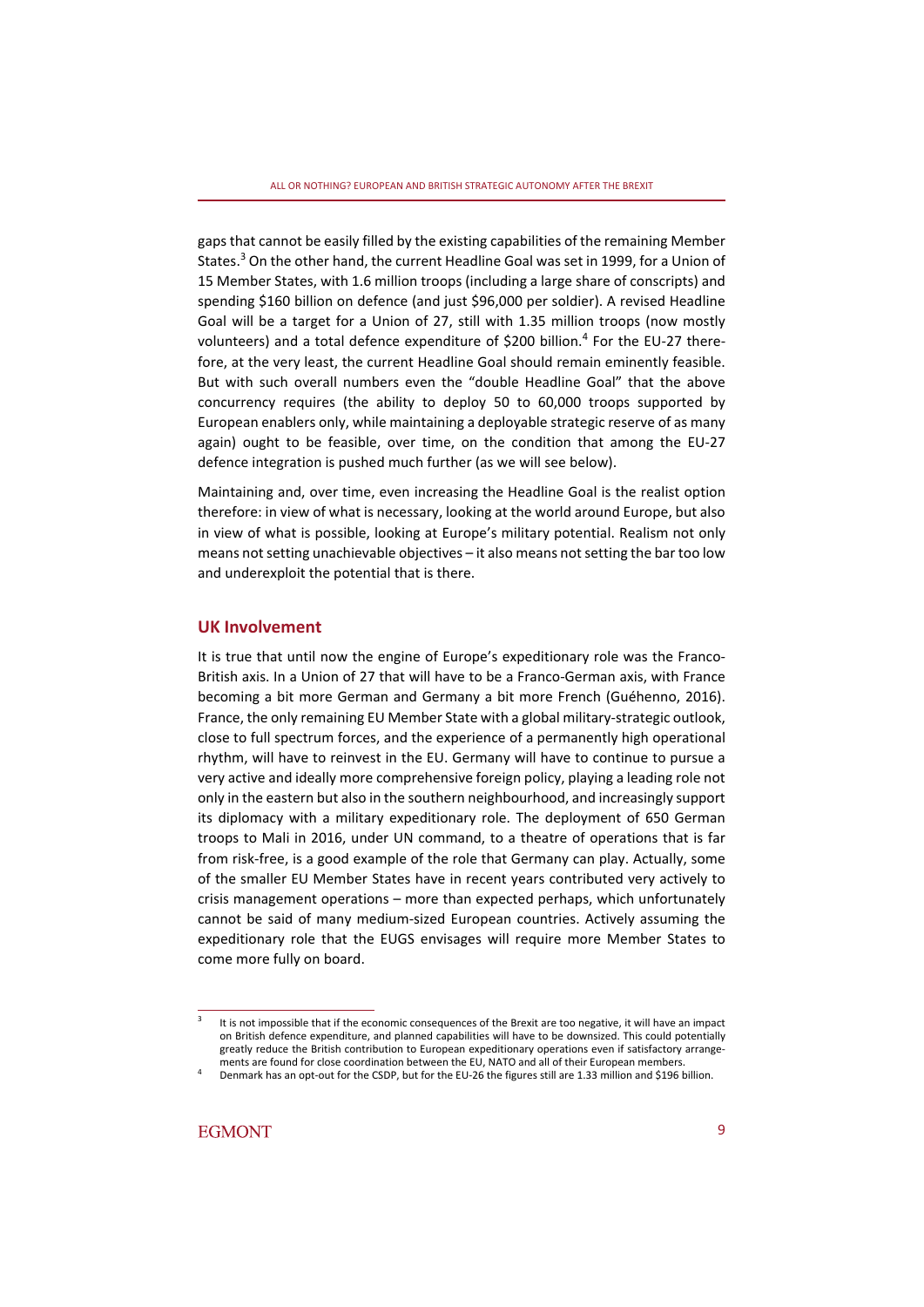At the same time, even after the Brexit the stability of Europe's broad neighbourhood especially will remain as vital to the UK as to the EU. Hence, when Europeans launch operations in the broader neighbourhood (under EU, NATO, UN or ad hoc command, for as we shall see below an EU Headline Goal does not always mean EU operations), Britain is more likely to be a part of them than not, even though post-Brexit it is less likely to take the initiative itself. What for reasons of domestic politics the UK will most probably not be able to do, is to formally associate itself with the Headline Goal process. Nor will it likely be able, for the same reasons and at least for some time to come, to join multinational capability projects under the EU-label or deeper integration into permanent multinational units (which as we shall also see below is the only way the EU-27 can achieve a new Headline Goal).

Formally therefore, the new Headline Goal can only aspire to *EU* strategic autonomy. An assumption of the availability of British forces for actual operations is more than justified however, so that in practice the EU white paper can at least define the possibility of *European* strategic autonomy as part of the context in which it operates.

### <span id="page-11-0"></span>**Drafting the White Paper**

Writing the EU white paper is an eminently political task, for quantifying the military tasks set by the EUGS is a matter of political choice, not of mathematics. Furthermore, buy-in from the Member States is as important for the white paper as for the EUGS itself, for they will eventually have to acquire the capabilities and deploy them. Defence establishments especially must sincerely commit. Rather than task the EU administration to produce a draft and negotiate the text in the Political and Security Committee, it seems advisable to follow an ad hoc procedure, just like for the EUGS. Perhaps Member States can be invited to nominate a "plenipotentiary" who is authorized to commit their foreign and defence ministries, to discuss a draft produced by a small ad hoc drafting team outside the administrative structures, including one or two senior military representatives. The opportunity for additional debate can be created by organizing one or two seminars involving the expert community and the non-EU members of NATO (including of course the UK).

The white paper need not be very long, nor therefore should it take a long time to draft – it ought to be adopted in early 2017. Important is that it spells out the military implications of the tasks set by the EUGS and provides a clear and quantified statement of military ambition – a new Headline Goal. Subsequently, the EU Military Staff (EUMS) can revisit the existing illustrative scenarios for European operations. The existing scenarios focus on peace enforcement, peacekeeping, evacuation of EU citizens, capacity-building, and supporting disaster relief. These can be updated by incorporating the implications of tasks related to "homeland security" and counterterrorism; perhaps an additional maritime scenario can be envisaged. Then has to follow a new iteration of the Capability Development Mechanism (CDM), updating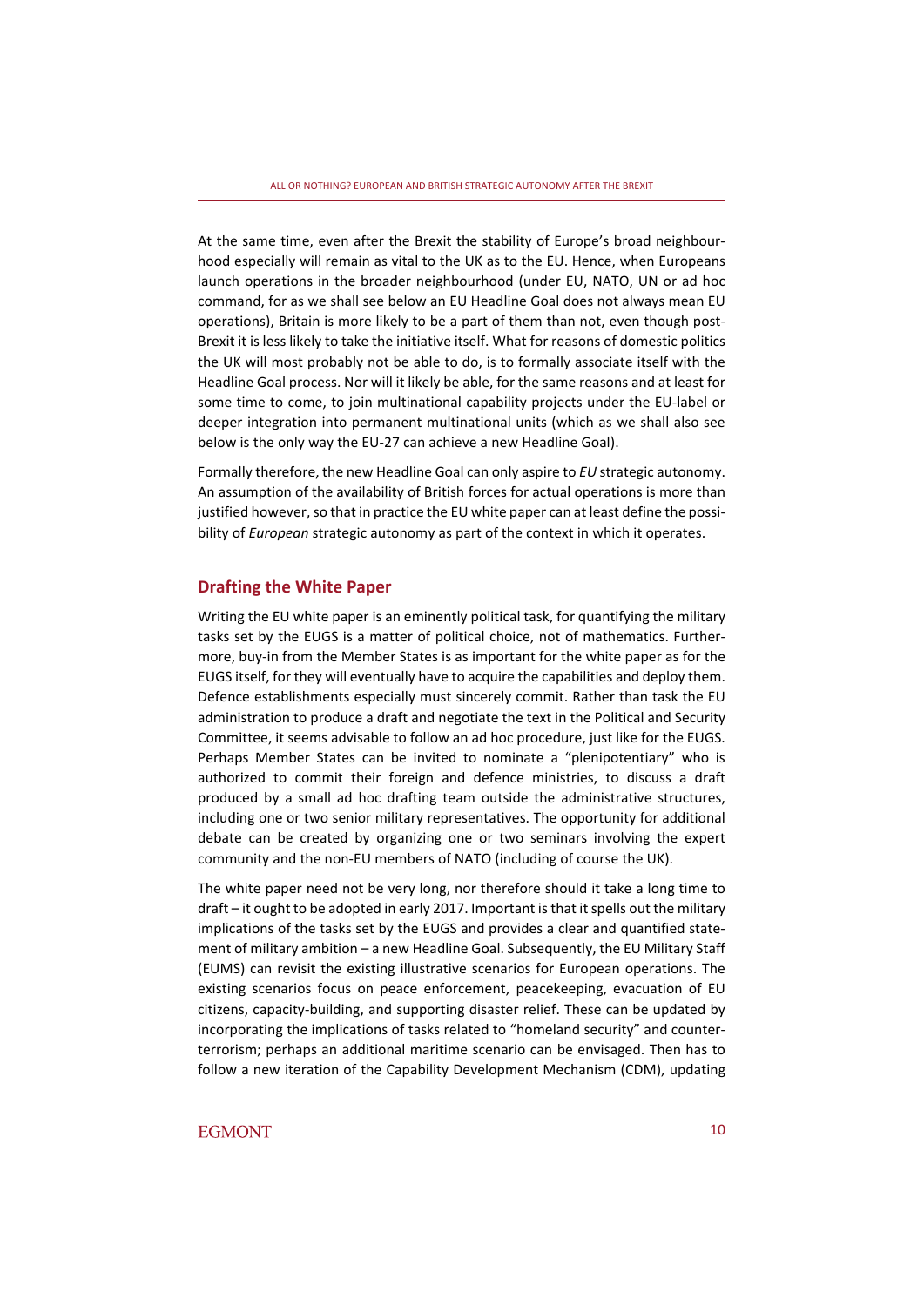the detailed catalogues of capability requirements, existing capabilities (minus the UK), and shortfalls. This will take time, but immediately after the adoption of the white paper, the European Defence Agency (EDA) can already update the Capability Development Plan (CDP), which was foresee in 2017 anyway, and generate a first set of capability priorities in order to link national and multinational efforts to the objective of strategic autonomy. These priorities can then be taken into account in NATO's defence planning as well.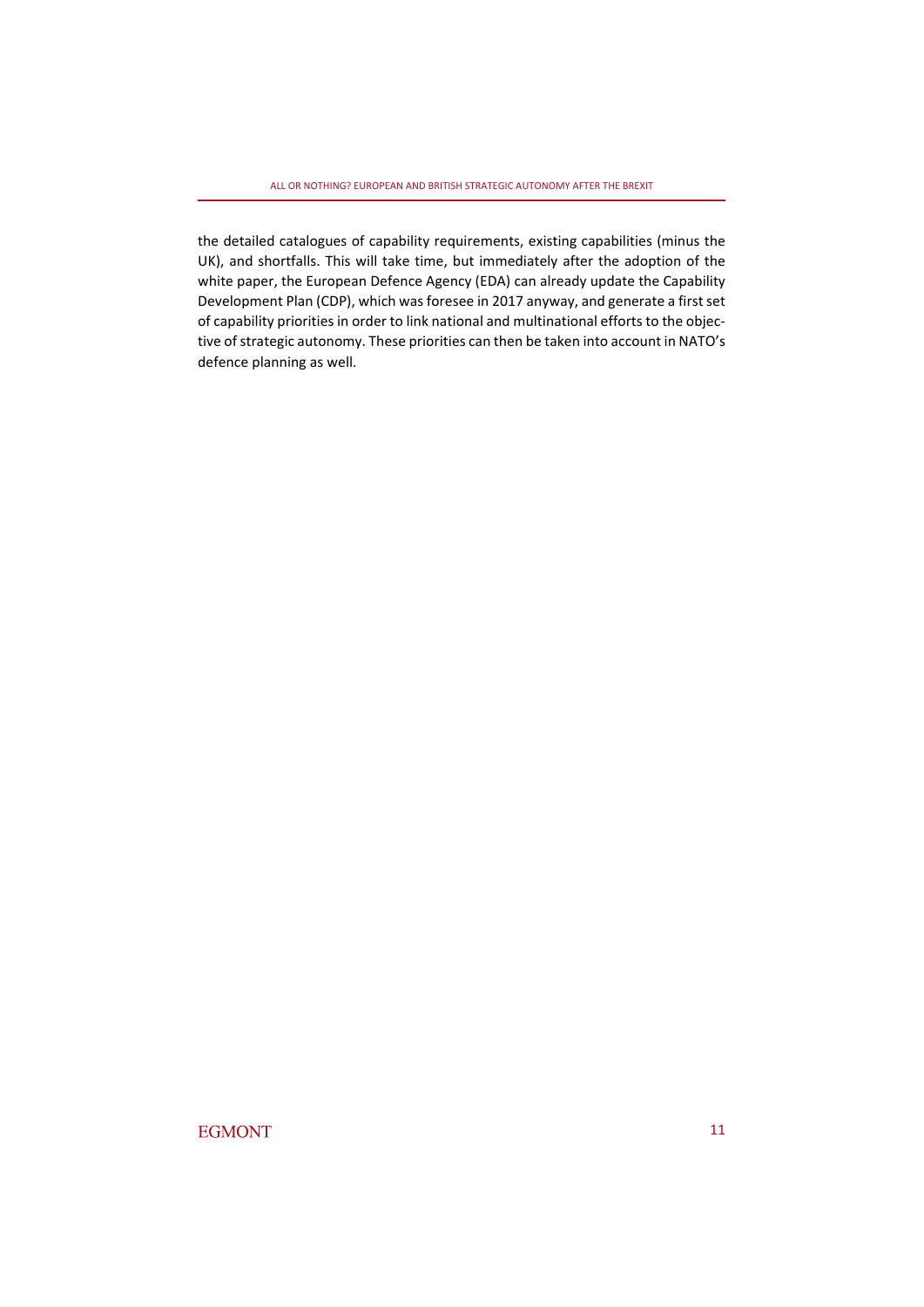## <span id="page-13-0"></span>**COMPLEMENTARITY AND FLEXIBILITY IN IMPLEMENTATION: EU-NATO**

EU-NATO coordination will be of the essence. Simultaneously with the expeditionary tasks outlined in the EUGS, Europeans must ensure collective defence and deterrence under NATO's Article 5. In the wake of the Ukraine crisis, the Alliance is pushing its members to fulfil their capability commitments with renewed vigour. For sure, Europeans must step up their role, for today the credibility of Article 5 relies almost entirely on the fact that the US is a member of NATO, which is hardly a healthy situation.

Hence NATO initiatives such as the brigade-size Very High Readiness Joint Task Force (VJTF), which will deploy, in a rotating multinational composition, inside NATO's eastern borders. The capabilities from which the deployable VJTF rotations are generated can also generate forces for non-Article 5 expeditionary operations (under whichever command). When on stand-by for NATO however, a VJTF rotation will in principle not be available for other tasks (though in a real crisis an Ally can always recall its troops). Clearly, meeting the demands of both collective defence and a (when necessary autonomous) European expeditionary role is a challenge, but both are equally vital to the security of Europe.

### <span id="page-13-1"></span>**Defence Planning**

It is striking, actually, how little talk there is in NATO about expeditionary, "non-Article 5" operations. The focus is strongly on Article 5 and the east and even in NATO headquarters in Brussels one hears voices that the EU should take the lead in addressing Europe's southern neighbourhood. Furthermore, as the Americans have repeatedly made clear, when Europeans take the initiative to deal with security problems in the south, the US will support them – but Washington will no longer automatically take the initiative for them.

The EU white paper is essential therefore, for only an EU white paper can answer the question that NATO does not even pose: what exactly should Europeans be capable of alone when necessary? The NATO Defence Planning Process (NDPP) starts from what the Alliance as a whole, including the non-EU Allies, should be capable of, and translates that into capability targets for every individual Ally. There is no attempt to ensure that the sum of the capabilities held by the Allies that are also EU Member States alone (or by all European Allies alone, without the US, Canada and Turkey) constitutes a coherent whole, capable of operations without having recourse to assets of the others. In the area of strategic enablers especially, the US contributes more than its share, so the spread of capabilities resulting from the NDPP cannot guarantee European or EU strategic autonomy. Only if the next iteration of the NDPP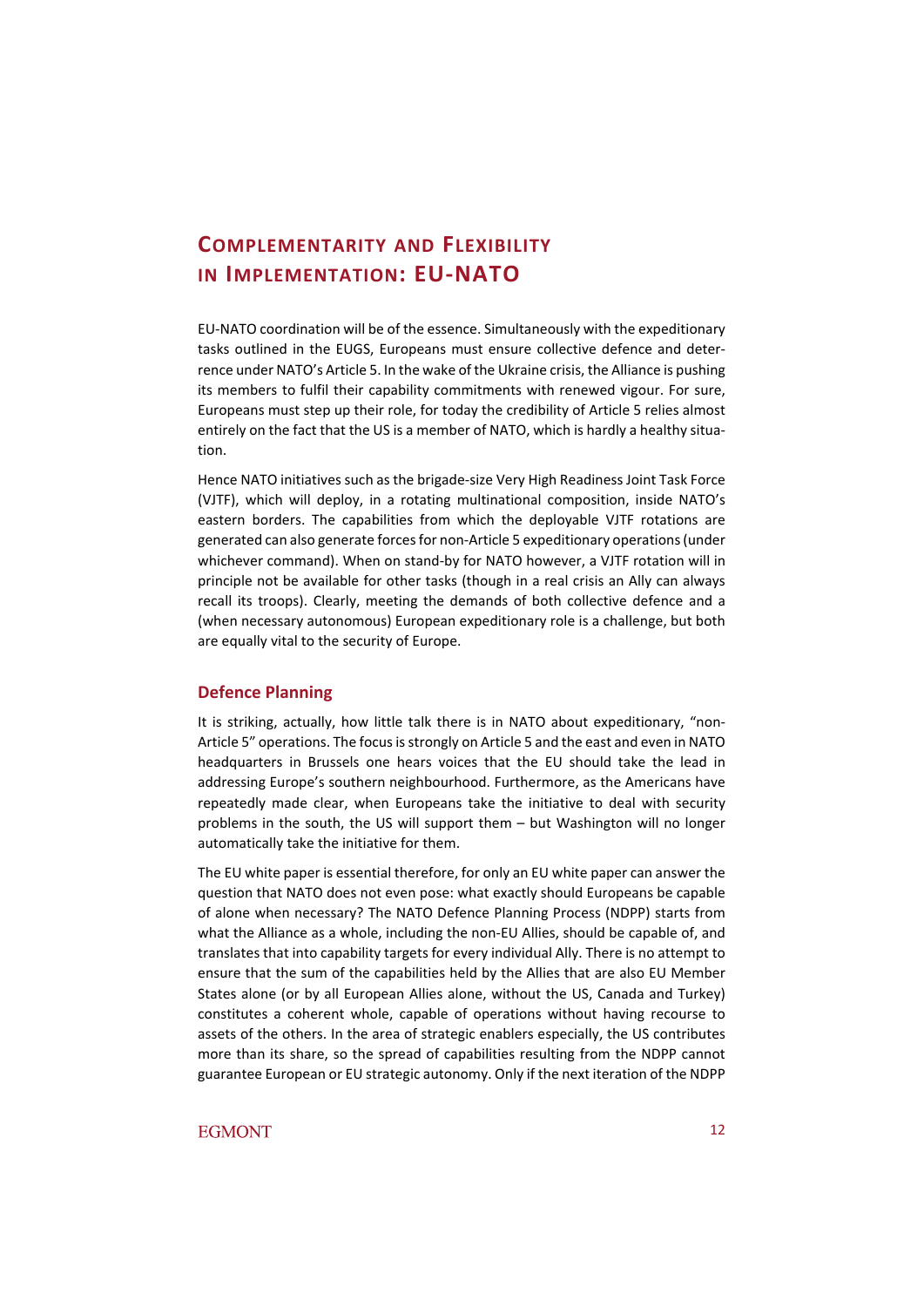takes into account the capability requirements of European strategic autonomy as defined in the EU white paper can a capability mix be created that allows Europeans to do all: to contribute to Article 5, to undertake non-Article 5 operations with the US and the other non-EU Allies, *and* to launch autonomous expeditionary operations. In the words of the EUGS: "European security and defence efforts should enable the EU to act autonomously while also contributing to and undertaking actions in cooperation with NATO".

### <span id="page-14-0"></span>**Command and Control**

It does not follow from this however that the military tasks set in the EUGS and detailed in the EU white paper must necessarily always be undertaken under EU *command*.

Obviously, Europeans can have but one "grand strategy" – they cannot have one strategy when they meet in the EU and another when they gather in NATO. That single European "grand strategy" is the EUGS, which addresses all dimensions of external action, from aid and trade to diplomacy and the military. To implement that single strategy in the military sphere, Europeans have several instruments at hand however: NATO, the CSDP, the UN, and ad hoc coalitions.

When it comes to the security of European territory itself, NATO assumes responsibility for deterring and defending against classic military threats. The EU, as seen above, is playing an increasing role in addressing so-called "hybrid" threats to "homeland security" that fall short of war, as is NATO, and both organizations are therefore closely coordinating.<sup>5</sup> When it comes to expeditionary operations, Europeans can choose the command and control arrangements that are best suited to the crisis at hand. Strategic autonomy means acting without US assets, not without NATO assets – for the NATO command structure is in large part staffed by European personnel. The condition is that the availability of a NATO headquarters can be guaranteed whenever Europeans need one; in this regard, the existing Berlin Plus Agreement between the EU and NATO no longer is satisfactory. But the point is that even when Europeans act alone, without the US (and other non-EU Allies), they can launch a NATO operation, or they can opt for a CSDP operation or for an ad hoc coalition, in both cases using either a national headquarters or a NATO headquarters, or they can deploy under UN command. In all of these scenarios it will indeed increasingly have to be Europeans acting alone in their neighbourhood, in view of the US "pivot".

Not in all of these cases will the EU be formally involved from the start. Europeans can also take the initiative to launch an intervention in NATO, or in an ad hoc group

<sup>&</sup>lt;sup>5</sup> Hybrid tactics are, and always have been, part and parcel of warfare too, and hence included in both collective defence and expeditionary operations.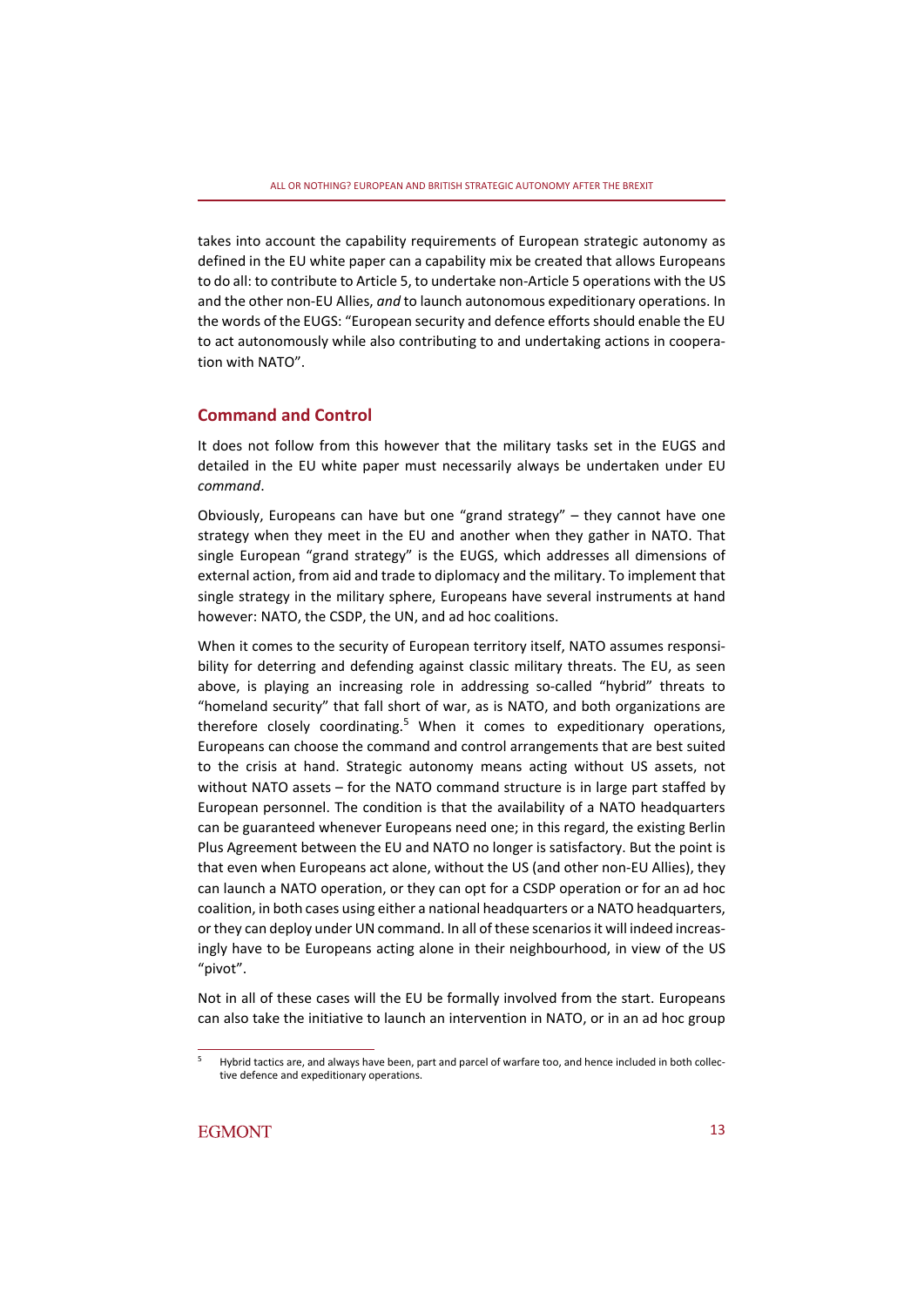outside either the EU or NATO, as for Mali and Libya. In most if not all cases though, Europeans will de facto act in the broader context of *EU* foreign policy and the EUGS, which shapes Europe's relations with for example Mali and Libya, and Syria and Iraq, and Russia and Ukraine. Even in NATO, it is the collective EU view on the future of relations with the latter two countries that shapes the actions that the European Allies are willing to take. And following the Brexit it is not unlikely that the European Allies will increasingly speak with one voice in NATO, since of all EU Member States the UK was always most opposed to this. Furthermore, it is the EU that has the instruments and the budgets to make possible the long-term comprehensive involvement in the political and economic sphere without which any military intervention in a country is meaningless.

#### <span id="page-15-0"></span>**Britain's Future Role**

For the UK, the question is whether after the Brexit it wants to maintain the possibility of participating in CSDP operations, for those cases where that appears the most suitable operational framework. If the answer is yes, London could conclude an agreement with the EU to that end. The UK has already indicated however that it finds the existing agreements for third country participation in CSDP operations far from satisfactory. But the more London is willing to offer, the greater the likelihood of an enhanced agreement. The UK could agree, for example, that its operational headquarters in Northwood, currently commanding the Atalanta naval operation, remains available for future operations as well.

The UK would be well-advised however to also seek close association with EU foreign policy and the overall implementation of the EUGS. For if Britain takes part in operations but not in the foreign policy that determines why operations are undertaken in the first place, its role will be like that of Australia and New Zealand in NATO: a very reliable troop contributor – with little or no voice in strategy. As part of the Brexit negotiations, a novel arrangement can be imagined that gives Britain a seat, though not a vote, in the Foreign Affairs Council for a specific range of topics.

Finally, a question for the UK and the EU Member States alike is whether it makes sense, now that the UK can no longer position itself as the bridge between the Union and the Alliance, that the Deputy Supreme Allied Commander (DSACEUR), who under the Berlin-Plus Agreement is ex officio operations commander for CSDP operations using a NATO headquarters, is always British. A rotational scheme with France and Germany seems advisable, or the creation of an additional DSACEUR post.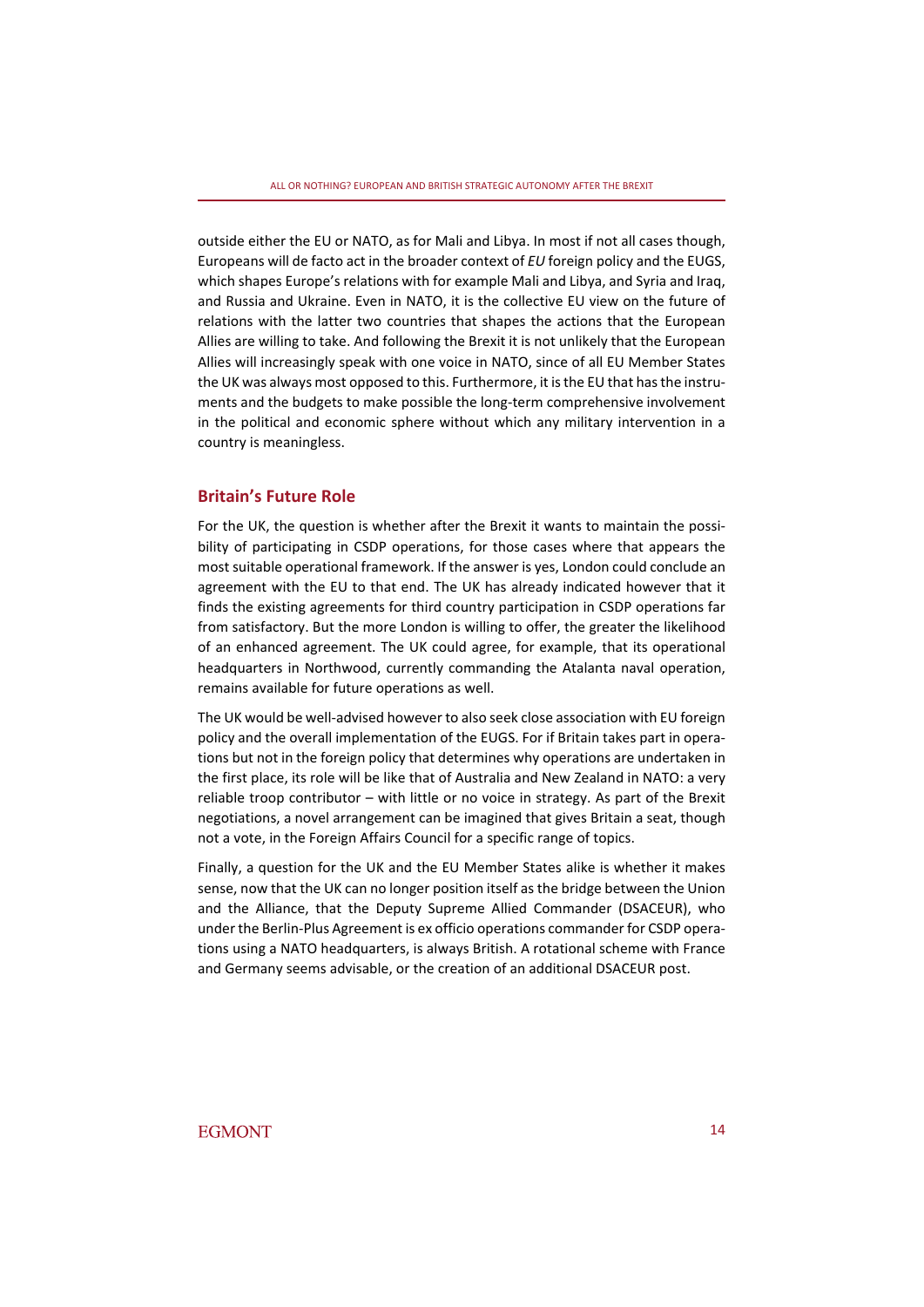### <span id="page-16-0"></span>**BUILDING EUROPEAN CAPABILITIES**

Once the new Headline Goal is established, capability development should be accelerated. The EUGS has surprisingly much to say about how to go about this. The overall principle is crystal-clear: "Member States will need to move towards defence cooperation as the norm". In practice, cooperation will have to be deepened at two levels simultaneously: that of the EU, and that of clusters of Member States.

### <span id="page-16-1"></span>**Strategic Enablers and the EU Level**

At the EU level, the focus should be on strategic enablers, which demand the participation of a large number of Member States to make any project economically viable, in view of the large cost of development. The EUGS rightly puts a strong emphasis on enablers, because in this area the EU as such can provide strong incentives: "Union funds to support defence research and technologies and multinational cooperation, and full use of the European Defence Agency's potential". Both of these are vital.

First, under the next framework programme for research (2021-2027), the European Commission will, for the first time, provide significant funding (of at least €500 million) for defence research. The procedures for this initiative, which is a concrete result of the December 2013 European Council meeting on defence, will shortly be tested by a preparatory action. When the procedures are finalized, it is key that they explicitly refer to the EU white paper and the resulting capability priorities as the formal guidance for the use of these new funds under the framework programme, so that they will directly contribute to the goal of strategic autonomy. Industry must serve the Member States and their armed forces, not the other way around.

Second, the EDA will lose the British budgetary contribution, but at the same time the UK will no longer be able to block a budget increase, so the remaining Member States must now put their money where their mouths are. On the one hand, the Commission can use its budget for defence research to co-finance research projects, for up to 50% for example, thus stimulating the capitals to step up their own defence research spending. The EDA, which the EUGS sees as "the interface between Member States and the Commission", can be the manager of all defence research projects. Member States should also increase the EDA's own budget, finally providing it with the means to act of its own accord and launch feasibility studies and pilot projects; until now, British objections had rendered this impossible. Moreover, there should be no objections against Commission participation in actual capability projects, beyond research. If, for example, a cluster of Member States embarks on a project to build an observation drone, which various branches of the Commission also require, the Commission could participate on the same level as the capitals, paying its share of the cost and receiving (drawing rights on) its share of the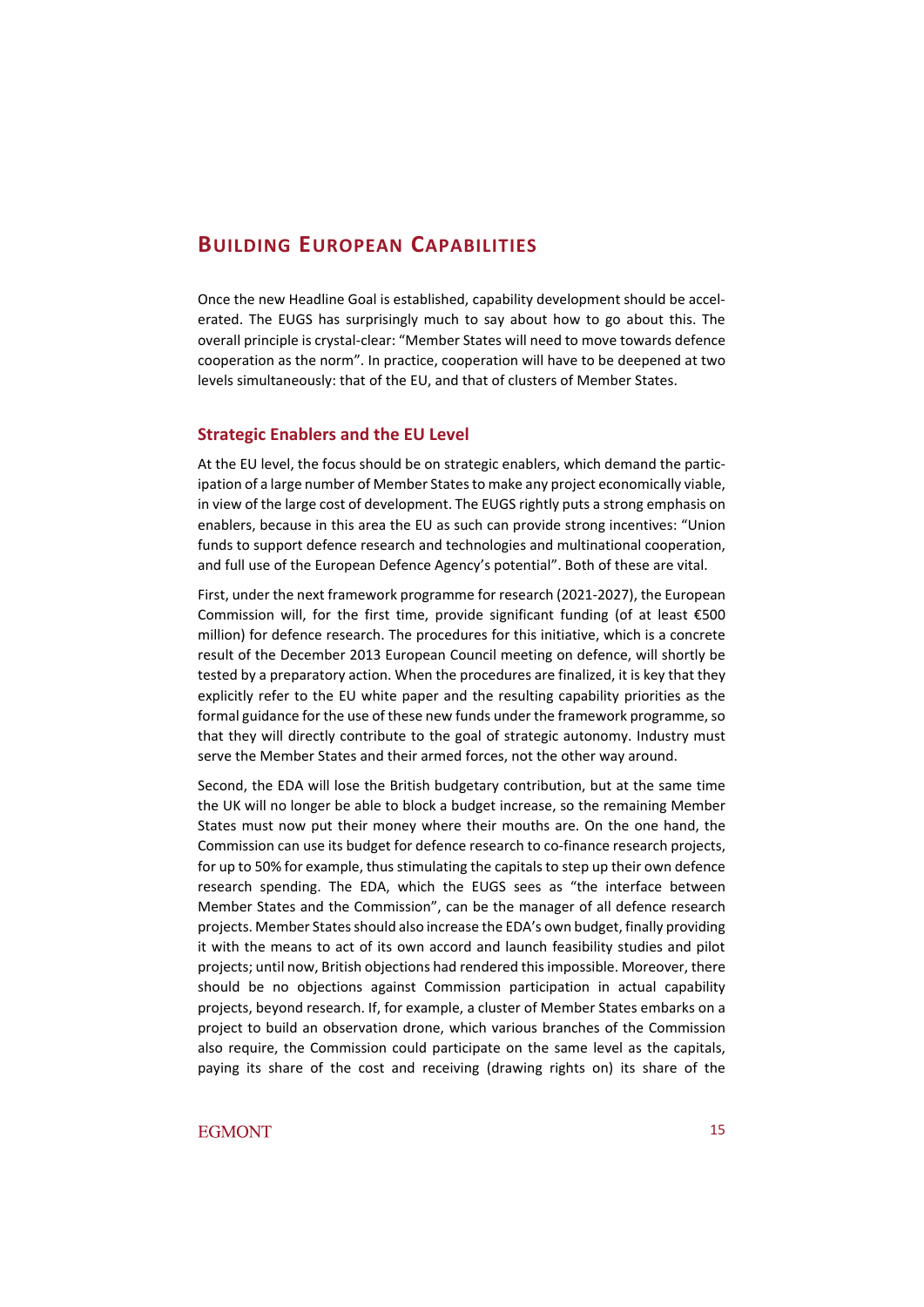capability; when managed through the intergovernmental EDA, Member States need not fear that they lose control.

All of these instruments together make the EU the best available framework for multinational capability projects. Only through the EU, furthermore, can European countries ensure the defence industrial dimension of strategic autonomy: having a European defence industry that can develop and produce all equipment that the new Headline Goal requires. Just for capability projects geared to collective defence and involving the non-European Allies, such as missile defence, is NATO the better framework. The UK has never been an eager participant in European projects, but if the development and production of European enablers takes off, it may find it to be in its defence industrial interest to participate in specific projects. It could therefore conclude an agreement with the EDA, like Norway, allowing it to take part in projects on a case-by-case basis. For the EU, the advantage would be that British participation in a project would make it easier to reach the critical mass to make it economically feasible. First, however, the future of Britain's access to the single market must be settled.

### <span id="page-17-0"></span>**Integrated Forces and the Cluster Level**

At the level of clusters, Member States can implement the "gradual synchronisation and mutual adaptation of national defence planning cycles and capability development practices" that the EUGS calls for.

To this day, the national focus remains predominant in defence planning. States draw up their national defence white paper or equivalent first, in splendid isolation and without much regard for guidelines from either the EU or NATO. Only when that is finalized do those who want to explore possibilities for cooperation with others, but by then many opportunities have already been precluded by the national choices that were made. The problem is that, with a few exceptions, this is how Europe has ended up with a plethora of small national forces, which do not cover the full spectrum of capabilities, which struggle to offer all support functions (logistics, maintenance, training etc.) for the few capabilities that they do maintain, and from which only small deployments can be generated.

The aim therefore should be to turn this around. States should stop doing national force planning separately and then decide on which aspects they want to cooperate with others. Instead, states should plan together, as if for one force, and then decide which contribution every individual state will make to that single force (including by participating in EU-level projects to acquire the strategic enablers on which the force would have to rely).

Concretely, European states need to build permanent multinational formations with dedicated multinational headquarters, such as army corps and air wings. To these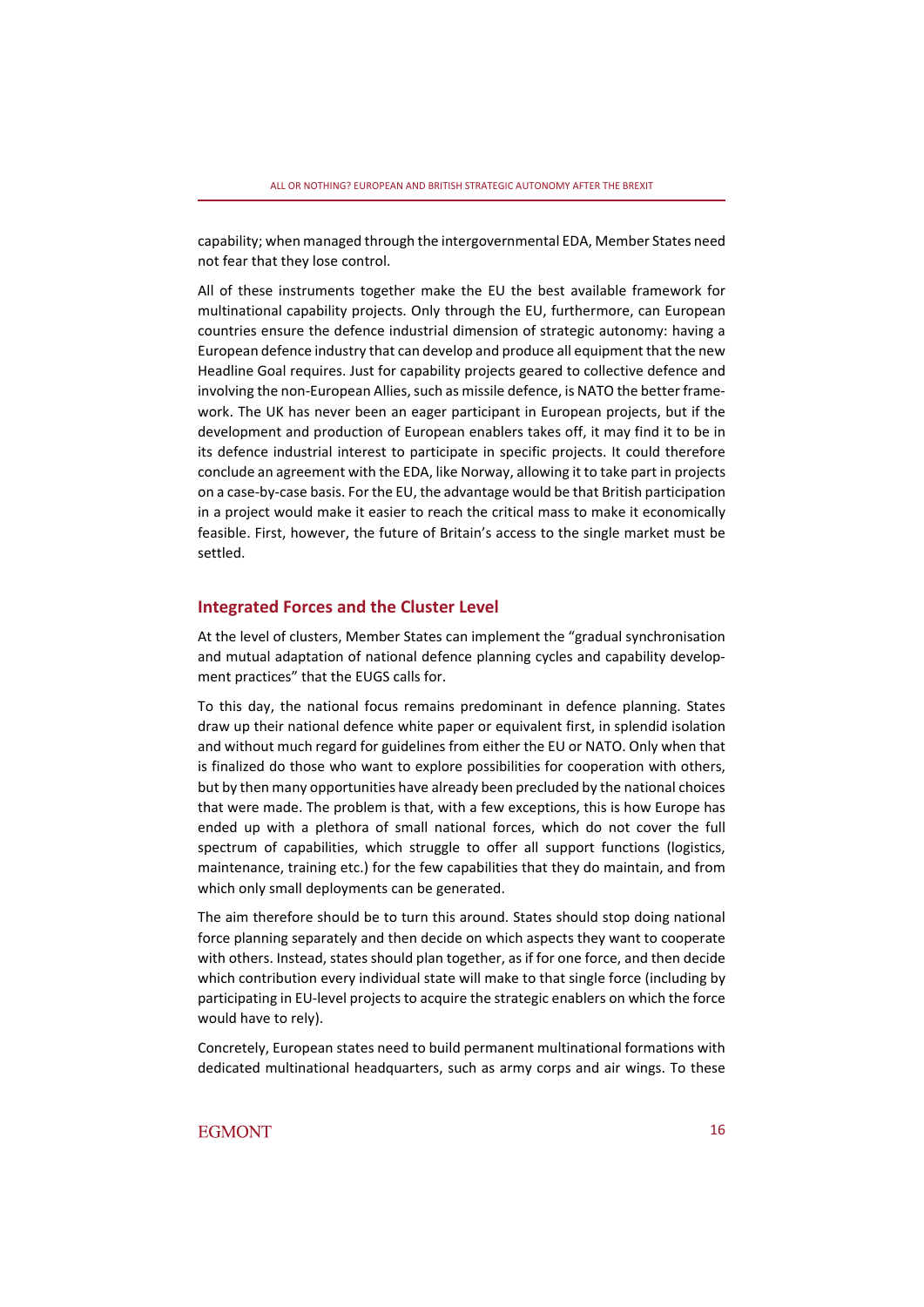each participant contributes national manoeuvre battalions or fighter aircraft, but all the support functions can be ensured by a combination of pooling (permanent multinational units) and specialization (a division of labour among participating countries).<sup>6</sup> As no longer every country has to contribute to every support function, national spending will be less fragmented, substantial synergies and economies of scale will be created, funds released for investment, and capabilities enhanced. As manoeuvre units within the multinational formation are national, one participant can flexibly deploy an infantry battalion, for example, without the others having to follow suit. At the same time, the corps or wing should be seen as the framework of choice to generate all larger-scale European deployments, so that countries do defence planning, capability development and operations in the same multinational framework. Today, the many existing multinational formations seldom or never deploy as such, which is one of the reasons why the degree of integration within each remains limited.

Ideally, once acquired, strategic enablers would also be managed on a similar multinational basis. European Air Transport Command (EATC) already does this for the transport fleet of the participating countries. It could easily be broadened (bringing in more Member States) and deepened (extending the cooperation to pooled logistics and maintenance), and can serve as a model for other capability areas.

There are different routes to pursue this deeper integration in clusters. The most obvious one perhaps, for that was exactly its purpose, would be to activate Permanent Structured Cooperation (PESCO), the hitherto unused mechanism introduced by the Lisbon Treaty. That would imply agreeing on how to quantify the criteria for participation listed in the Treaty. As the decision to establish PESCO is taken by a qualified majority of all Member States, a sufficient number of those not participating must agree as well. Another way would be to create new clusters outside the Treaty and/or build on existing ones, such as the Eurocorps (which has evolved in the opposite direction: from a corps with units assigned to it, it became a headquarters only). It might be easier to avoid the debate about criteria and to find consensus in several clusters outside the Treaty, instead of on a single PESCO addressing all capability areas.

Yet a third way would be to build on NATO's Framework Nations Concept (FNC): one or more larger countries offer the framework, such as a force or a headquarters, in which a number of smaller countries plug in with specific contributions, in order to achieve together the capability targets set by the NDPP (Ruiz Palmer, 2016). Three FNC groups have been established so far. A German-led group of 16 started out by focusing on capability development (with sub-groups of various sizes addressing

 $6$  Belgian-Dutch naval cooperation is an example, at a smaller scale, of how this works in practice: both countries contribute frigates and minehunters sailing under their own flag with their own crew, but there is only one binational headquarters and one operational school (pooling), while the Netherlands is in charge of training, logistics and maintenance for the frigates and Belgium for the minehunters (specialization).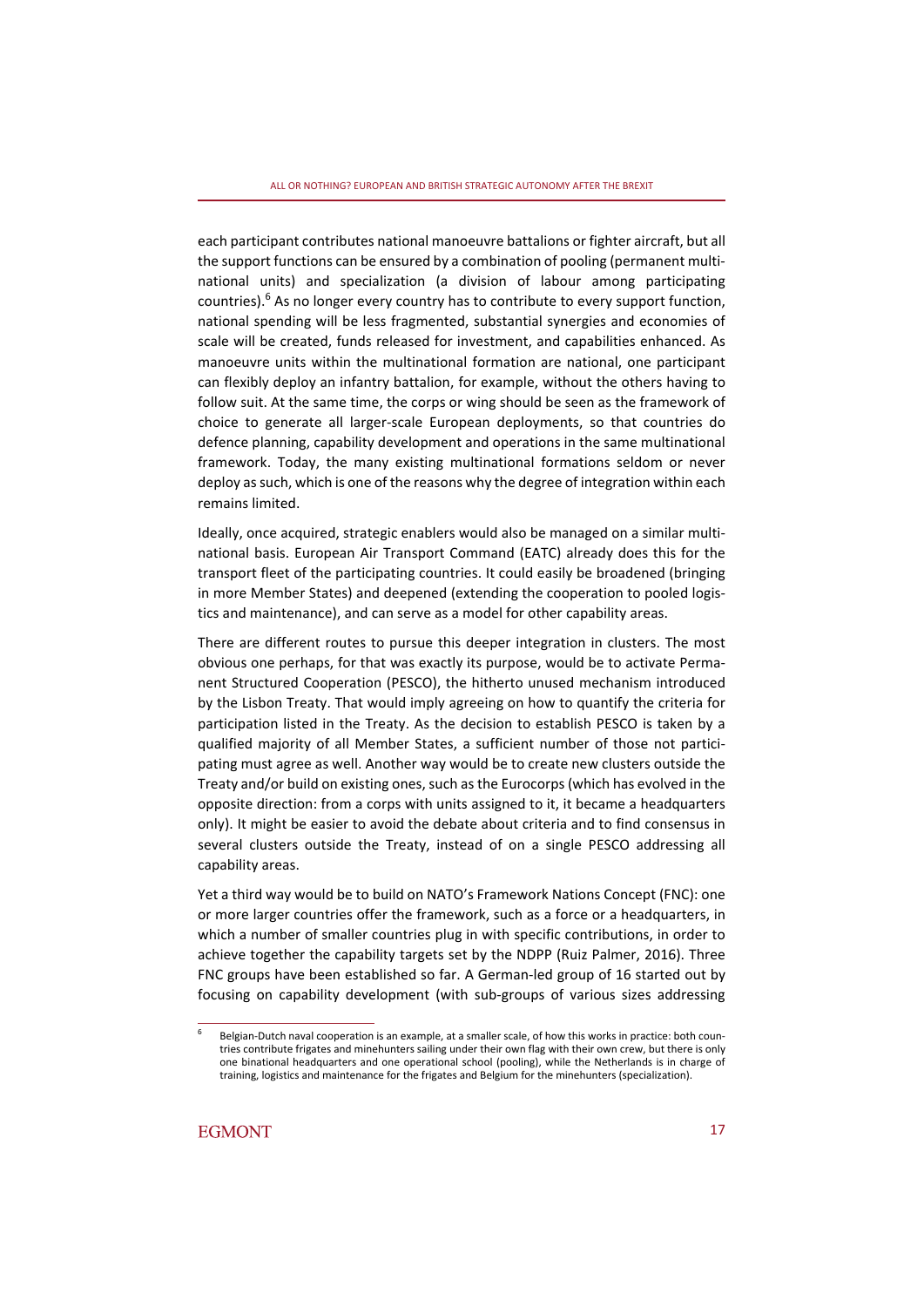specific capability areas), and is now also used as a framework to generate temporary multinational formations, notably to deploy to the east in the context of NATO. A UKled group of 7 focuses on deployment, through participation by the others in the British Joint Expeditionary Force (JEF). An Italian-led group of 6 focuses on stabilization and reconstruction operations. It should be noted that France is not a member of either group.

Whichever route, or a combination thereof, is chosen: real synergies, thus real savings, thus additional capability, will only result from effective *integration*. That demands that a number of conditions be fulfilled:

- (1) Within every group, participating countries must exploit all opportunities for pooling and specialization of support functions to the maximum and adapt their national defence planning to the commonly agreed capability objectives, without any taboos. This means doing away with any existing or envisaged national capability that turns out to be redundant. Only a very few of the many existing bi- and multinational cooperation initiatives have already reached this stage – and the FNC groups are not among them, nor is the Eurocorps.
- (2) The savings thus generated must be reinvested in commonly agreed multinational capability projects, in order to harmonize equipment across the cluster. Like the projects to acquire strategic enablers, these projects can be managed by the EDA.
- (3) The membership of the various clusters must be consolidated and their objectives de-conflicted. As it is, several countries participate in two FNC groups for example, plus in other clusters, which are overlapping in terms of the capability areas that they cover. Any given national capability can cooperate with several clusters, but it can be *integrated* into a cluster only once.
- (4) Finally, whichever format is chosen, integration will eventually demand a legally binding international agreement between the participating countries that states who contributes what, in order to guarantee that each will continue to finance his agreed contribution over time, and as a safeguard against national budget cuts. That agreement will also have to define the procedures for deployment on actual operations. The starting point of cooperation is trust, but integration requires guarantees. Otherwise, a model like the FNC, while avoiding the debate about PESCO-like criteria, risks ending up like the EU's European Capability Action Plan (ECAP) of the early 2000s: voluntary participation in working groups per capability area led only to the voluntary absence of any results.

Thinking prospectively, one can imagine a future grand scheme in which the German FNC group merges with the Eurocorps. This would bring in France and Spain, and consolidate German-Dutch and German-Polish cooperation into the same framework. Together with the British and Italian FNC groups, a northern, central and

### **EGMONT**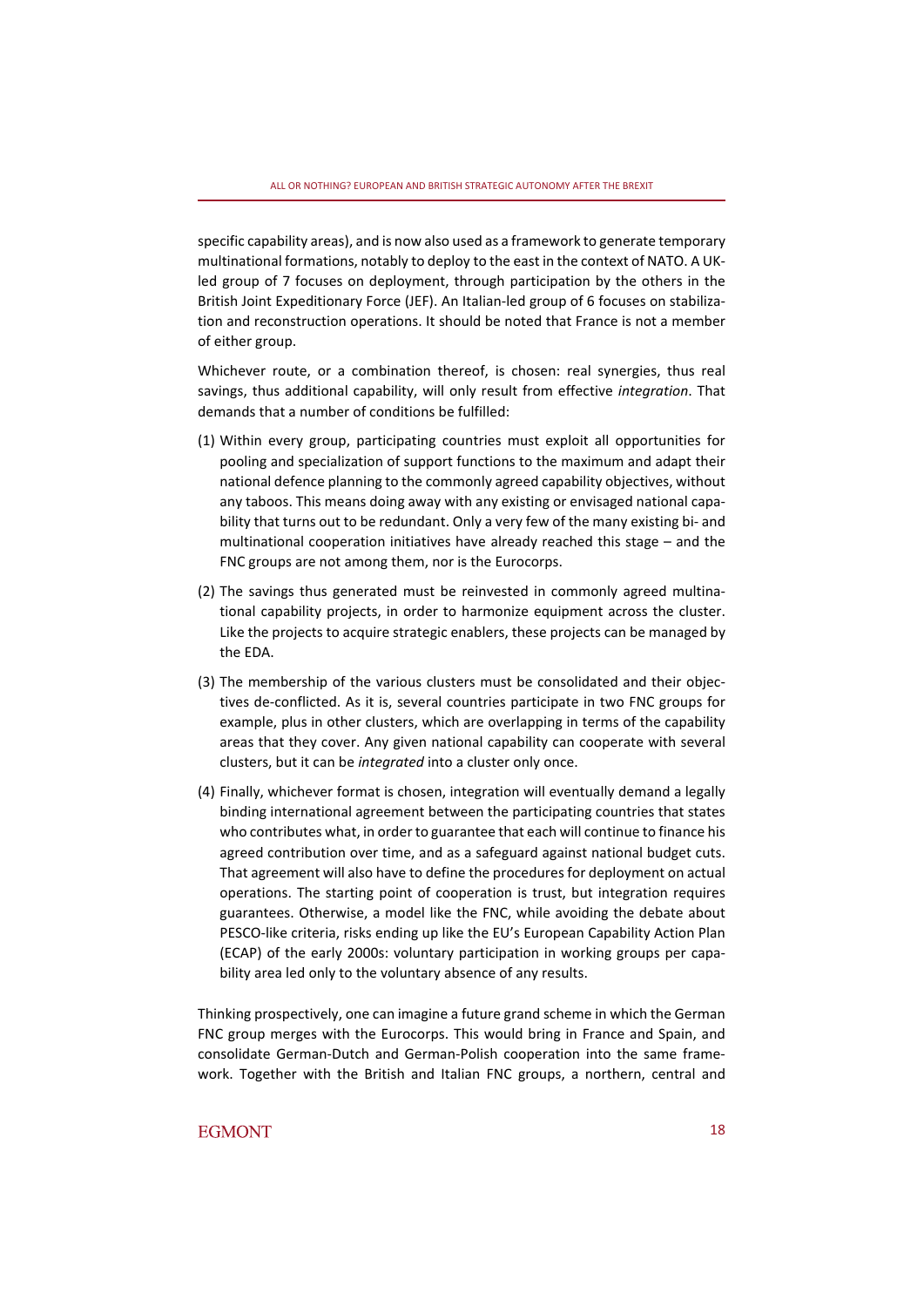southern cluster could thus emerge, with the central one being central in political terms as well, representing a Franco-German axis that is already emerging in capability development and that can expand into foreign policy and expeditionary operations. In the framework of an NDPP that incorporates the EU ambition of strategic autonomy, as outlined above, these three main clusters would each focus on building the large deployable formations from which both VJTF rotations and expeditionary operations can be generated. Each could include sub-clusters of two or three that together contribute a capability to the main cluster.

Alongside the three main clusters, there would be big clusters managing certain strategic enablers, such as EATC, and perhaps in the future a satellite or an ISTAR cluster. And there would of course remain a number of national formations, especially those geared to territorial defence, including the remaining conscript and militia-type units. That the FNC, *PESCO-esque* as it is, has been established in the context of NATO would not prevent any FNC group from making full use of the Commission and the EDA to help fund and manage any capability projects on which it decides (which requires, obviously, that the participants are either EU Member States or have an agreement with the EDA). The northern UK-led group would include most of the countries least interested in integration among themselves or in participation in EDA projects, but could always jump on the waggon when their interests compel them to – which eventually they probably will. The Franco-German cluster on the other hand could in time solidify its commitment by transforming itself into PESCO.

Such more "structured" cooperation is in the air, witness the FNC itself (initially proposed by Germany in 2013), Commission President Jean-Claude Juncker's ideas on a "European army" in 2015 (Balzi, 2015), and more recently the plea by the French and German foreign ministers for a "European Security Compact" (Ayrault and Steinmeier, 2016), and by the Italian foreign and defence ministers for a "Schengen on defence" (Gentiloni and Pinotti, 2016). Rather more surprisingly, Poland and Hungary called for a European army too even as overall they want the EU to return power to the Member States (Zalan, 2016). Think-tank reports about defence integration also receive more resonance these days than before.<sup>7</sup>

The EU as such can facilitate such a process leading to more cooperation, but only the Member States themselves can initiate it. They need not wait to do so until the new Headline Goal has been translated into detailed requirements and a new CDP, for that will take time, and the EU should avoid the impression that the EUGS has just engendered another paper tiger. Rather a group of Member States should take the initiative as soon as the EU white paper is finished. At that point, two simultaneous processes should thus take off: while the EU institutions prepare a new iteration of

<sup>&</sup>lt;sup>7</sup> For example Andersson et al. (2016) and Blockmans and Faleg (2015).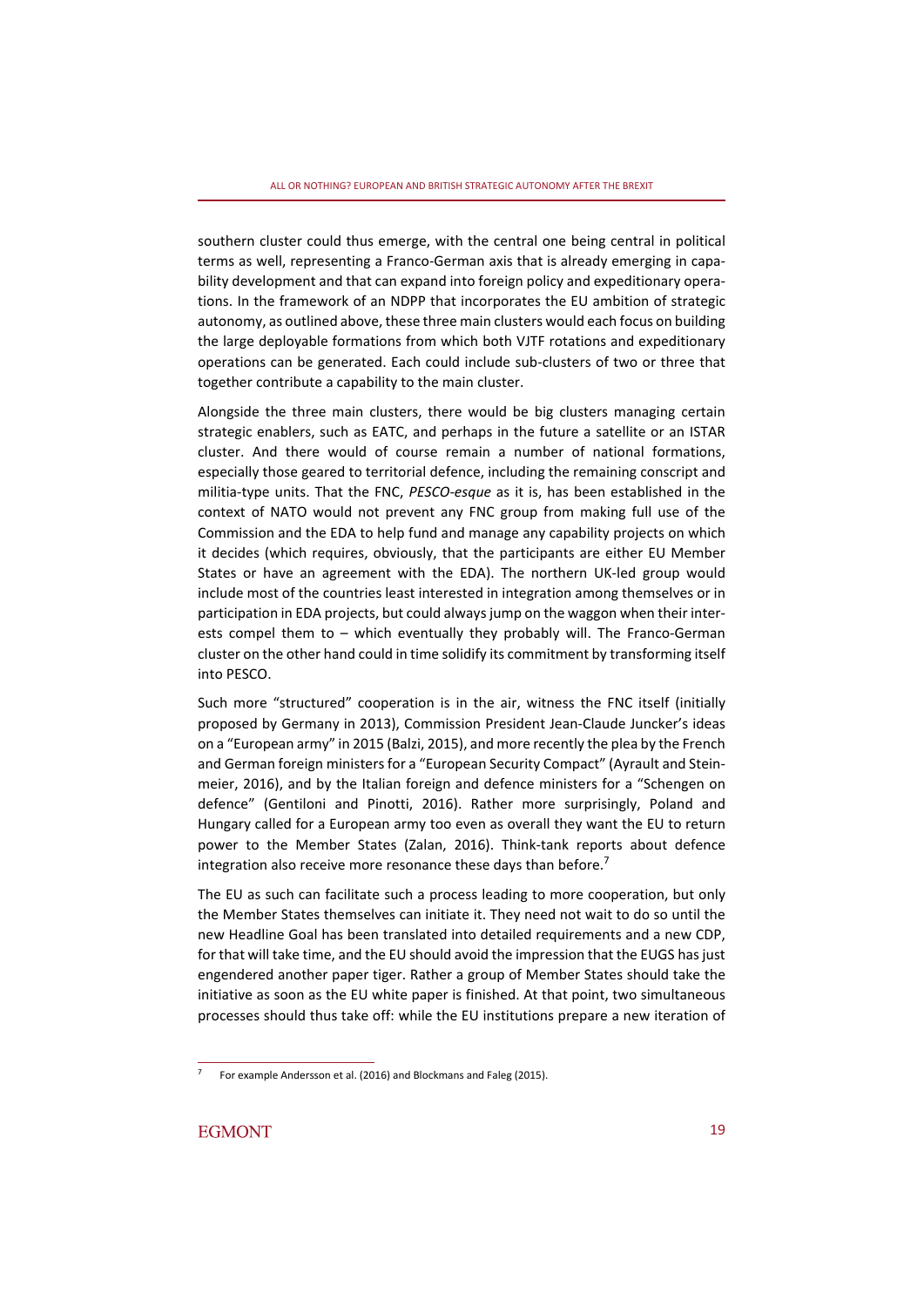the CDP, one or more clusters of Member States coming it at it from the other side should immediately announce the start of closer military integration between them, in order to demonstrate a number of shorter term results.

#### <span id="page-21-0"></span>**Peer Pressure and Assessment**

The EUGS itself expresses the need for more structured forms of cooperation, stating that "the voluntary approach to defence cooperation must translate into real commitment". Hence it calls for "an annual coordinated review process at EU level to discuss Member States' military spending plans" – what, in an earlier draft, was called "a European semester on defence" – adding that "regular assessments of EDA benchmarks can create positive peer pressure among Member States". An annual EU defence review should make sure to add value however to the NDPP process, which already provides for a systematic review of Allied contributions on the basis of a 4 year cycle. In terms of substance, an EU defence review could focus on strategic autonomy, analysing EU Member States' capabilities in terms of what it allows Europeans to do alone, and on defence cooperation, analysing to which extent Member States pool their efforts through EDA projects and in various clusters – and what it has cost Europe if they haven't. The EU could notably analyse every national defence white paper from this angle. For peer pressure to be most effective, the results of such a review should at least in part be a public document, like an EU defence yearbook. If that task is indeed entrusted to the EDA, it will require additional staff, however.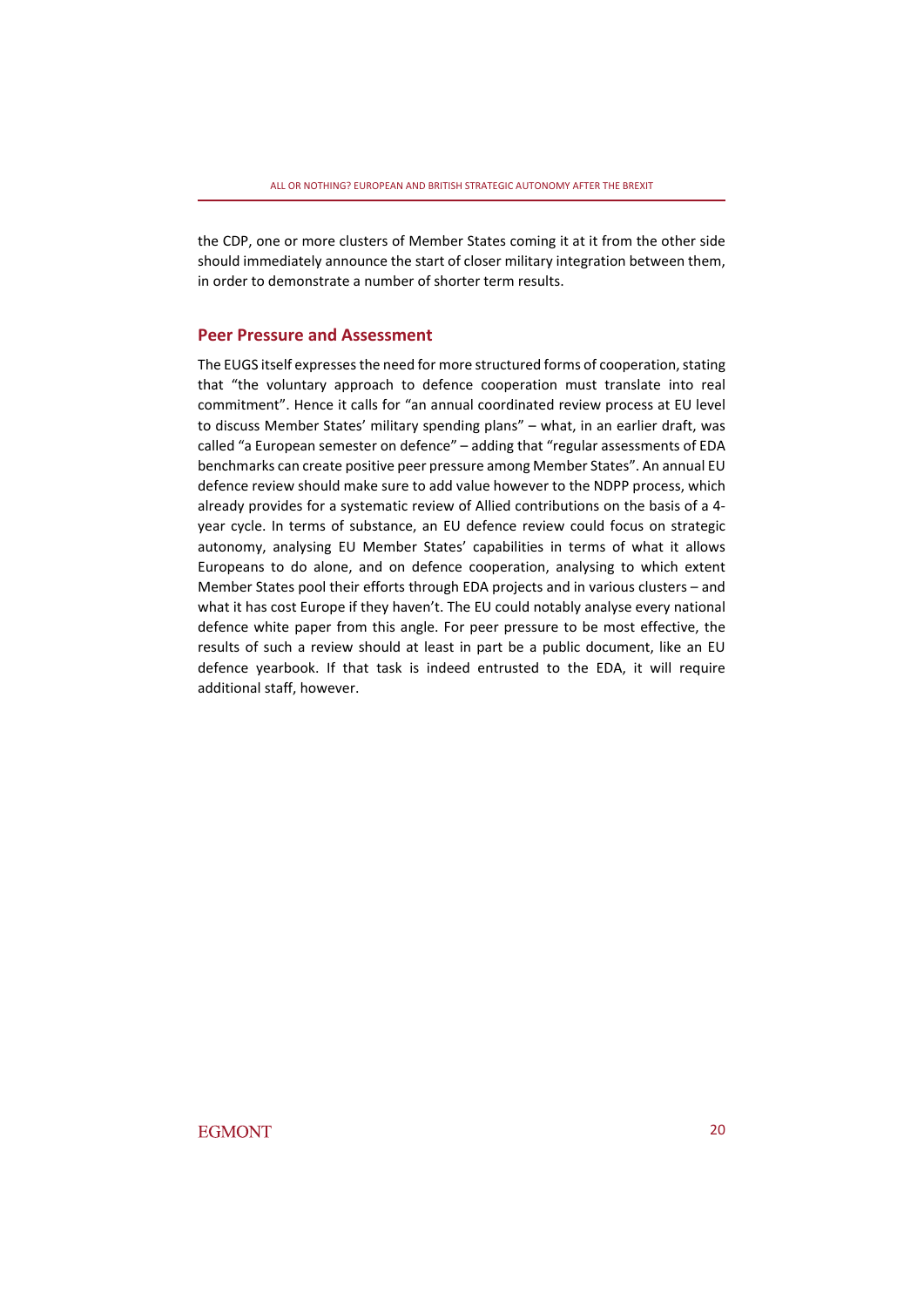### <span id="page-22-0"></span>**CONCLUSION**

If one were to start from scratch, one would never create the European security architecture that exists today, in which grand strategy, defence planning, capability development and operations take place in different constellations and in different organizations, often at the same time. The Brexit will certainly not make it any easier to make this architecture work, as one of the most important military actors voluntarily withdraws from a key part of the architecture. Be that as it may, in the current strategic environment of instability in the neighbourhood and with the US increasingly focusing on Asia, the remaining EU Member States have no choice but to pursue the strategic autonomy that the EUGS has rightly put on top of the agenda.

This can work for all: *European* strategic autonomy, with the UK included, is still possible. If, that is, Britain can find its usual pragmatism again, and is willing to associate with EU institutions and to join structured multinational cooperation whenever that is the best way of getting things done. For surely those who voted for Brexit did not vote for the undermining of Europe's security. If ideology and emotions are allowed to continue to trump pragmatism however, the UK will discover that in some areas neither the US nor NATO is likely to take the lead, and nothing much can be achieved without European cooperation. Where will that leave Britain? In a worse position, alas, than the remaining EU Member States, for the absence of British engagement would be a serious obstacle to, but not the end, of European defence. If truly European defence really is what the others want. This author will assume that all the assertions from different quarters about the need for more cooperation are to be taken very seriously.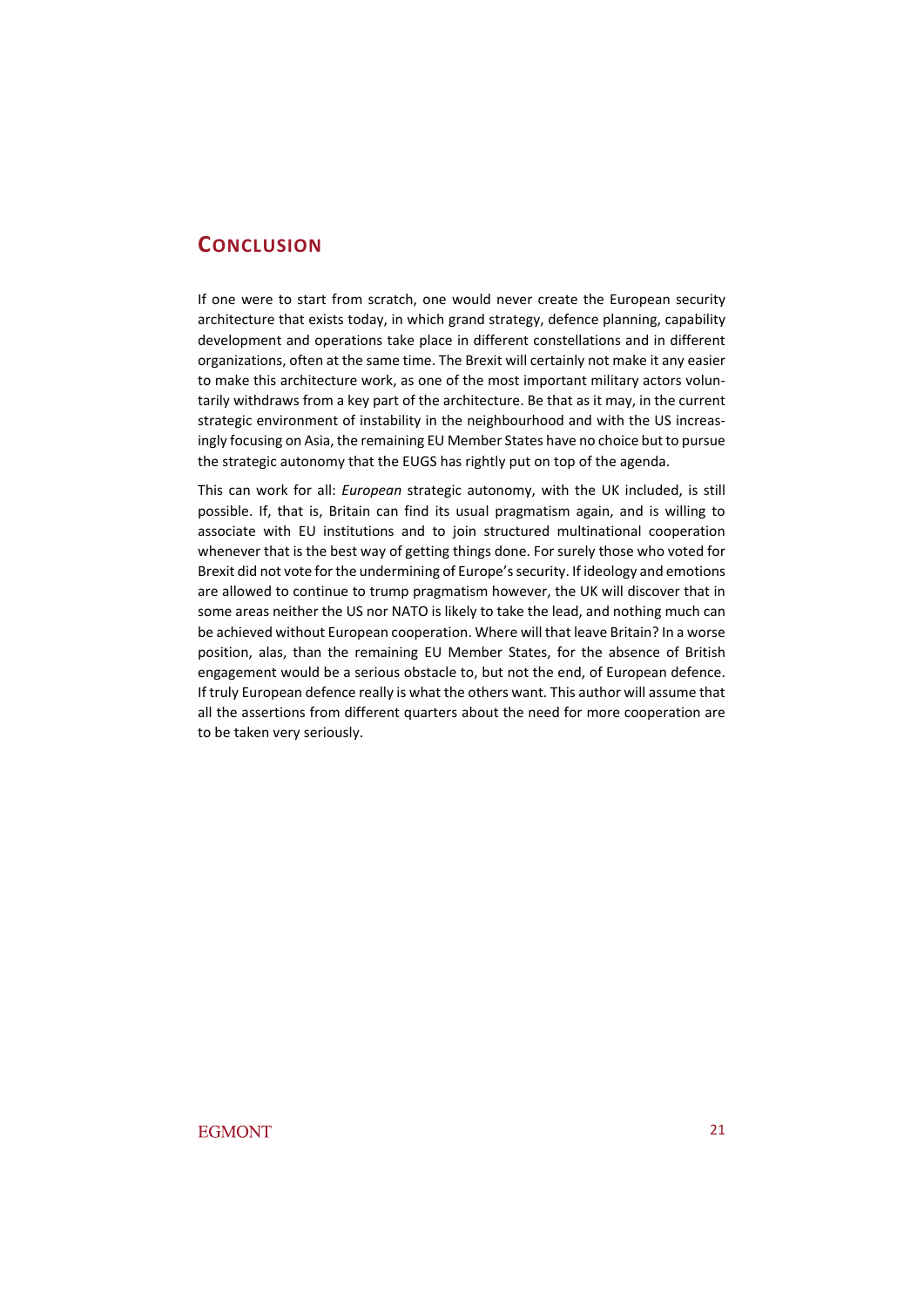### <span id="page-23-0"></span>**REFERENCES**

- Andersson, Jan Joel, Sven Biscop, Bastian Giegerich, Christian Mölling and Thierry Tardy (2016), *Envisioning European Defence: Five Futures* (Paris: EU Institute for Security Studies).
- Ayrault, Jean-Marc and Frank-Walter Steinmeier (2016), *A Strong Europe in a World of Uncertainties*. www.auswaertiges-amt.de and www.diplomatie.gouv.fr, 26 June.
- Balzli, Beat (2015), "Kommissionschef Juncker förder eine EU-Armee". In: *Die Welt am Sonntag*, 8 March.
- Biscop, Sven (2015), *Peace without Money, War without Americans. Can European Strategy Cope?* (Abingdon: Asghate).
- Blockmans, Steven and Giovanni Faleg (2015), *More Union in European Defence* (Brussels: Centre for European Policy Studies).
- Drent, Margriet and Dick Zandee (2016), *After the EUGS: Mainstreaming the "New" CSDP*. Issue Alert No. 34 (Paris: EU Institute for Security Studies).
- Gentiloni, Paolo and Roberta Pinotti(2016), "L'Italie appelle à un 'Schengen de la défense'". In: *Le Monde*, 11 August, p. 23.
- Guéhenno, Jean-Marie (2016), "Deutsche Vorsicht und Französische Entschlossenheit". In: *Der Spiegel Online*, 22 August.
- IISS, *The Military Balance* (London: IISS).
- Ruiz Palmer, Diego A. (2016), *The Framework Nations Concept and NATO: Game-Changer for a New Strategic Era or Missed Opportunity?* Research Paper No. 132 (Rome: NATO Defence College).
- Zalan, Eszter (2016), "Eastern Bloc Wants Fewer EU Powers, More Security". In: *EU Observer*, 26 August.